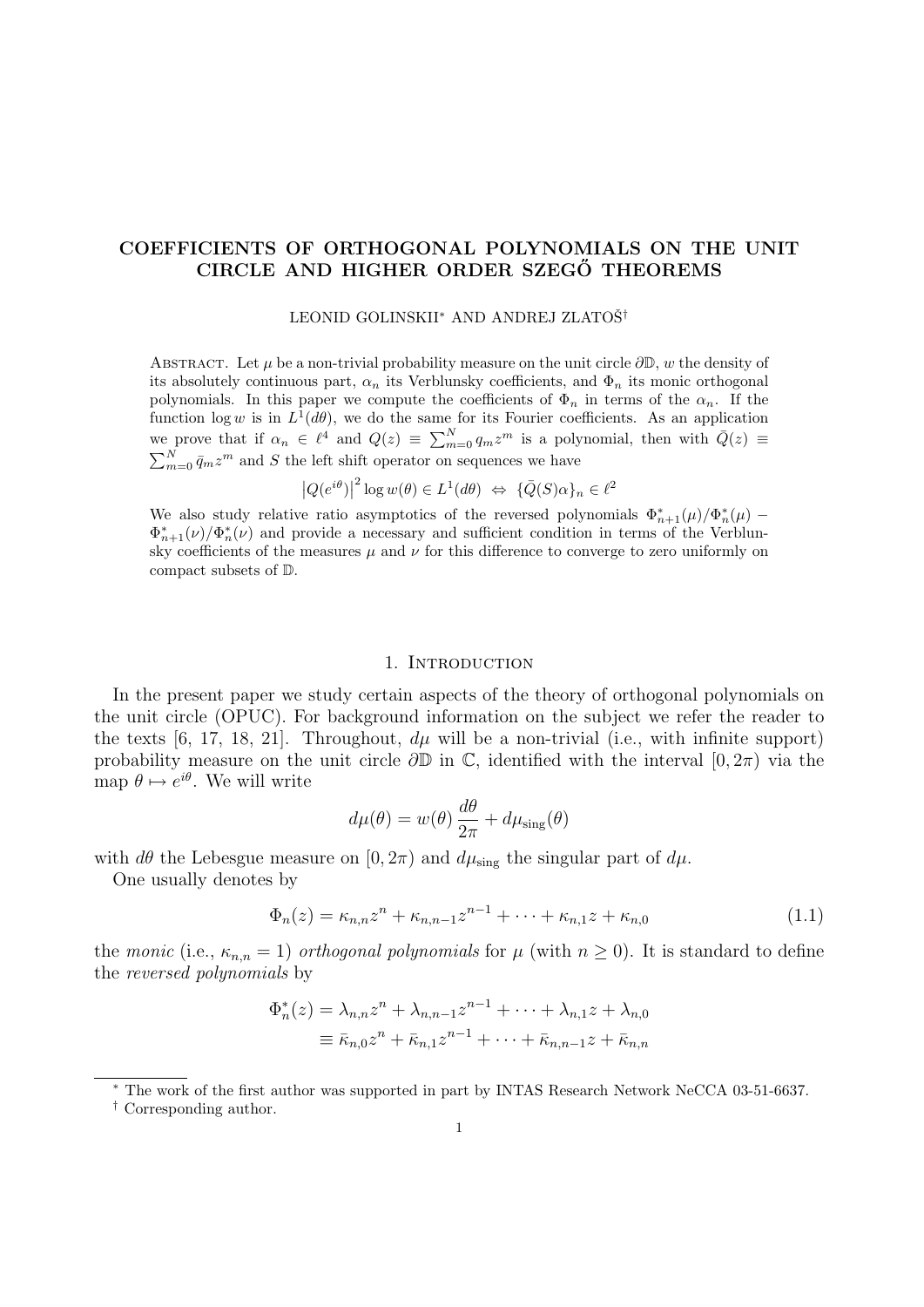and let  $\kappa_{n,m} = \lambda_{n,m} = 0$  whenever  $m > n$ . We have  $\Phi_0 \equiv \Phi_0^* \equiv 1$  and for  $n \geq 0$  the recurrence relations

$$
\Phi_{n+1}(z) = z\Phi_n(z) - \bar{\alpha}_n \Phi_n^*(z) \tag{1.2}
$$

$$
\Phi_{n+1}^*(z) = \Phi_n^*(z) - \alpha_n z \Phi_n(z) \tag{1.3}
$$

with  $\alpha_n \in \mathbb{D}$  the *Verblunsky coefficients* of  $\mu$ . A fundamental result of Verblunsky [22] says that there is a one-to-one correspondence between non-trivial probability measures  $\mu$  on  $\partial \mathbb{D}$ and sequences  $\{\alpha_n\}_{n\geq 0} \in \mathbb{D}^{\mathbb{Z}_0^+}$ . If we set  $\Phi_n \equiv 0$  and  $\Phi_n^* \equiv 1$  for  $n \leq -1$ , and

$$
\alpha_{-1} \equiv -1, \qquad \alpha_n \equiv 0 \quad (n \le -2)
$$

then (1.2), (1.3) hold for all  $n \in \mathbb{Z}$ . We accordingly let  $\kappa_{n,m} = 0$  and  $\lambda_{n,m} = \delta_{m,0}$  when  $n < 0$ and  $m \geq 0$ .

Probably the most famous OPUC result is Szegő's Theorem. In the form proved by Verblunsky [22] it says that  $\alpha_n \in \ell^2(\mathbb{Z}_0^+)$  if and only if  $\log w(\theta) \in L^1(d\theta)$ . More precisely, the sum rule

$$
\sum_{n=0}^{\infty} \log(1 - |\alpha_n|^2) = \int \log(w(\theta)) \frac{d\theta}{2\pi}
$$
 (1.4)

holds. Note that both sides of (1.4) are indeed non-positive since  $|\alpha_n| < 1$  and by Jensen's inequality,  $\int \log(w(\theta)) \frac{d\theta}{2\pi} \leq \log(\int w(\theta) \frac{d\theta}{2\pi})$  $\frac{d\theta}{2\pi}$   $\leq$  log( $\mu(\partial \mathbb{D})$ ) = 0, but they can simultaneously be  $-\infty$ . Recently the area of sum rules, for orthogonal polynomials as well as Schrödinger operators, saw a rapid development starting with papers by Deift-Killip [2] and Killip-Simon [9], which were followed by many others (e.g., [3, 10, 11, 12, 14, 16, 20, 23, 24]).

If  $\alpha_n \in \ell^2$ , one defines the Szegő function

$$
D(z) \equiv \exp\left(\int \frac{e^{i\theta} + z}{e^{i\theta} - z} \log w(\theta) \frac{d\theta}{4\pi}\right)
$$

which is analytic in  $\mathbb{D}$ . Szegő's Theorem in its full extent also shows that then

$$
\frac{\Phi_n^*}{\|\Phi_n^*\|_{L^2(d\mu)}} \to D^{-1} \tag{1.5}
$$

uniformly on compact subsets of D. We have

$$
\|\Phi_n^*\|_{L^2(d\mu)} = \prod_{k=0}^{n-1} (1 - |\alpha_k|)^{1/2} = \prod_{k=0}^{n-1} \rho_k
$$
\n(1.6)

where  $\rho_k \equiv \sqrt{1 - |\alpha_k|^2}$  (see (1.5.13) in [17]), and so if we define  $d_m$  by

$$
D(z)^{-1} \equiv \left(\prod_{k\geq 0} \rho_k\right)^{-1} (1 + d_1 z + d_2 z^2 + \dots)
$$
 (1.7)

then

$$
d_m = \lim_{n \to \infty} \lambda_{n,m} \tag{1.8}
$$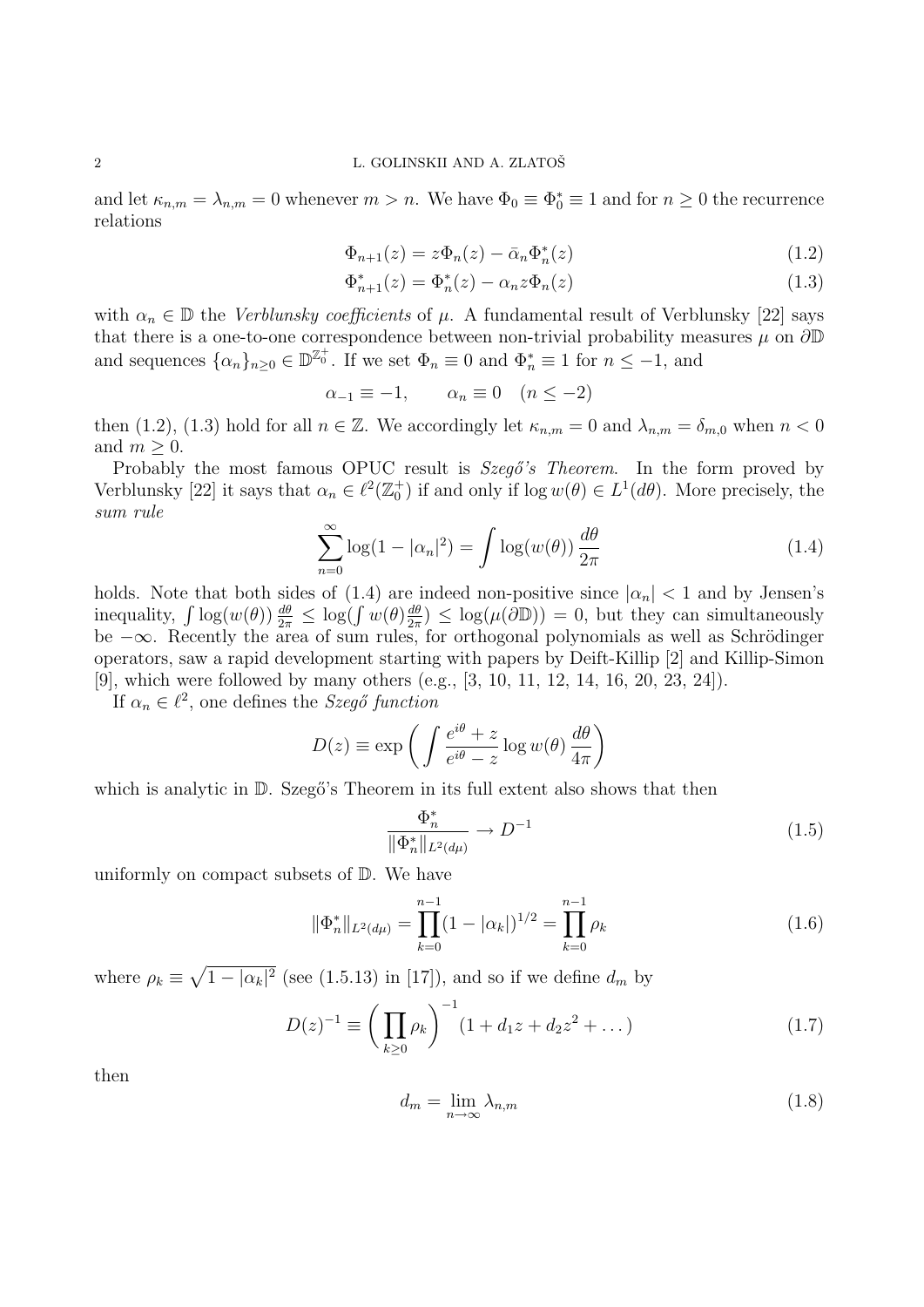The first contribution of this paper is the following expression of the coefficients  $\kappa_{n,m}$ ,  $\lambda_{n,m}$ , and  $d_m$  in terms of the  $\alpha_k$ . To the best of our knowledge (and to our surprise), this result is new despite the long history and classical nature of the subject!

Theorem 1.1. For  $m \geq 1$ ,

$$
\bar{\kappa}_{n,n-m} = \lambda_{n,m} = \sum_{\substack{\sum_{i=1}^{j} a_i = m \\ j, a_i \ge 1}} \sum_{\substack{k_1 < n \\ k_2 < k_1 - a_1 \\ k_j < k_{j-1} - a_{j-1}}} \alpha_{k_1} \bar{\alpha}_{k_1 - a_1} \dots \alpha_{k_j} \bar{\alpha}_{k_j - a_j} \tag{1.9}
$$

If  $\alpha_k \in \ell^2$ , then also

$$
d_m = \sum_{\substack{\sum_{i=1}^{j} a_i = m \\ j, a_i \ge 1}} \sum_{\substack{k_2 < k_1 - a_1 \\ k_2 < k_{j-1} - a_{j-1}}} \alpha_{k_1} \bar{\alpha}_{k_1 - a_1} \dots \alpha_{k_j} \bar{\alpha}_{k_j - a_j} \tag{1.10}
$$

*Remarks.* 1. In the above sums  $[a_1, a_2, \ldots, a_j]$  runs through all  $2^{m-1}$  ordered partitions of m, and  $k_i \in \mathbb{Z}$ .

2. Our choice of  $\alpha_n$  for negative n shows that the condition " $-1 \leq k_j - a_j$ " can be added under the second sum in (1.9) (which is actually finite) and (1.10). For instance, if  $m = n$ , then the sum in (1.9) has a single non-zero term with  $j = 1$ ,  $a_1 = n$ ,  $k_1 = n - 1$ , and so  $\kappa_{n,0} = -\bar{\alpha}_{n-1}$ . This can be seen from (1.2) and  $\Phi_n^*(0) = 1$  as well.

3. Notice that for each partition  $\{a_l\}$  with  $\sum_{i=1}^{j} a_l = m$ , the second sum in (1.10) converges when  $\alpha_k \in \ell^2$ . This is because then  $\alpha_k \bar{\alpha}_{k-a} \in \ell^1$  for any fixed a, and so

$$
|d_m| \leq \sum_{\substack{\sum_{i=1}^j a_i = m \\ j, a_i \geq 1}} \prod_{l=1}^j \left( \sum_k |\alpha_k \bar{\alpha}_{k-a_l}| \right)
$$

Next, we describe an application of Theorem 1.1 that actually motivated our work. It involves the computation of Taylor coefficients of  $\log D$ . These are interesting primarily because they coincide with Fourier coefficients of  $log w$ . Indeed,

$$
\frac{1}{2} \frac{e^{i\theta} + z}{e^{i\theta} - z} = \frac{1}{2} + e^{-i\theta}z + e^{-2i\theta}z^2 + \dots
$$
\n(1.11)

and the definition of D show that

$$
\log D(z) = \frac{1}{2} w_0 + w_1 z + w_2 z^2 + \dots
$$

where  $w_m$  are defined by

$$
w_m \equiv \int e^{-im\theta} \log w(\theta) \frac{d\theta}{2\pi} = \bar{w}_{-m}
$$
 (1.12)

We know from (1.4) that

$$
w_0 = \sum_{k \ge 0} \log(1 - |\alpha_k|^2) = 2 \sum_{k \ge 0} \log \rho_k \tag{1.13}
$$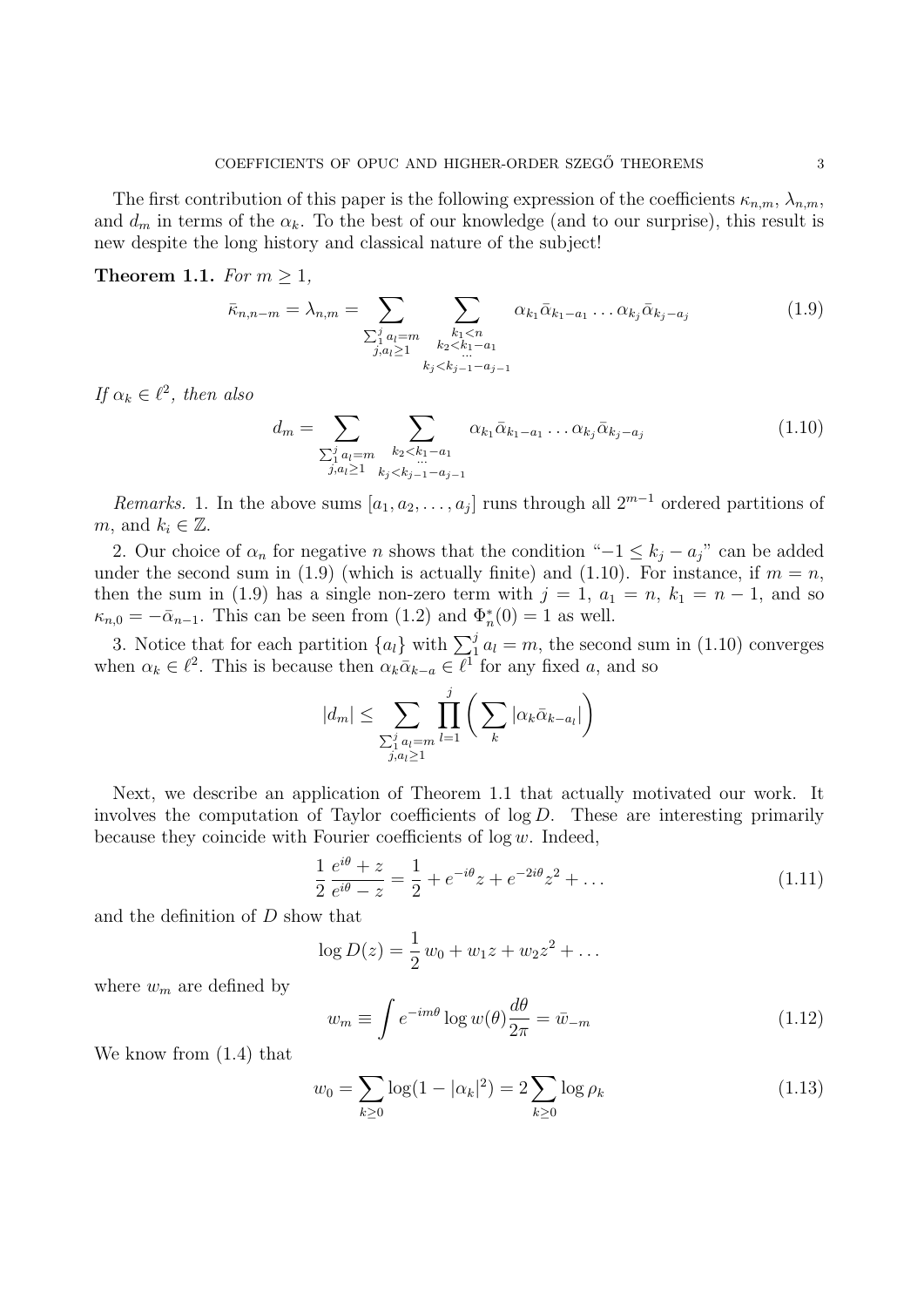#### 4 L. GOLINSKII AND A. ZLATOŠ

and the methods from [20] can be used to compute the first few of the other  $w_m$ . However, the corresponding computations become very complicated with increasing  $m$  (already at  $m = 4$ they are close to intractable; [20] only deals with  $m \leq 2$ ). Our method will provide  $w_m$  for all  $m$ , although the resulting formulae will obviously not be simple. That is why we postpone the exact expressions to Theorem 2.4 below and state the result here in the following form that is sufficient for our first application, Theorem 1.4 (see also Lemma 3.1 that contains a similar formula for Taylor coefficients of  $\log \Phi_n^*$ ).

**Theorem 1.2.** If  $\alpha_k \in \ell^2$ , then

$$
w_m = \alpha_{m-1} - \sum_{k \ge 0} \alpha_{k+m} \bar{\alpha}_k + R_m(\mu) \tag{1.14}
$$

with

$$
|R_m(\mu)| \le C_m \bigg( \sum_{k=0}^{m-1} |\alpha_k|^2 + \sum_{k=m}^{\infty} |\alpha_k|^4 \bigg) \tag{1.15}
$$

We note that (1.14) will be obtained from (1.10) by means of expanding  $log(1 + d_1 z +$  $d_2z^2 + \ldots$ ) into its Taylor series. This is a truly remarkable fact since the sum in (1.10) is m-fold infinite and one might expect this method to only add another degree of difficulty. Nevertheless, after appropriate combinatorial manipulations it will turn out that the sum in  $(1.14)$  (as well as the one in the exact form  $(2.12)$ ) has only a single infinite index!

The first application of the knowledge of  $w_m$  we present in this paper aims at the following conjecture of Simon [17] that is a higher order generalization of  $(1.4)$ . Here S is the left-shift operator on sequences

$$
S(x_0, x_1, \ldots) = (x_1, x_2, \ldots) \tag{1.16}
$$

**Conjecture 1.3.** For distinct  $\{\theta_m\}_{m=1}^l$  in  $[0, 2\pi)$  and  $n_m$  positive integers, define  $N \equiv$  $\sum_{m=1}^{l} n_m$ ,  $n \equiv 1 + \max_m n_m$ , and

$$
Q(z) \equiv \prod_{m=1}^{l} (z - e^{i\theta_m})^{n_m} = \sum_{m=0}^{N} q_m z^m \quad \text{and} \quad \bar{Q}(z) \equiv \prod_{m=1}^{l} (z - e^{-i\theta_m})^{n_m} = \sum_{m=0}^{N} \bar{q}_m z^m
$$

so that

$$
\bar{Q}(S) = \sum_{m=0}^{N} \bar{q}_m S^m
$$

Then

$$
\left|Q(e^{i\theta})\right|^2 \log w(\theta) \in L^1(d\theta) \iff \{\bar{Q}(S)\alpha\}_k \in \ell^2 \text{ and } \alpha_k \in \ell^{2n} \tag{1.17}
$$

For  $N = 0$  this is just (1.4). For  $N = 1$  the conjecture was proved by Simon (Theorem 2.8.1) in [17]) and for  $N = 2$  by Simon and Zlatoš [20]. It remains open for  $N \geq 3$  although Denisov and Kupin [4], mimicking the work of Nazarov, Peherstorfer, Volberg, and Yuditskii [14] on Jacobi matrices, showed that for each Q there indeed is a condition in terms of finiteness of a sum involving the  $\alpha_k$  that is equivalent to the LHS of (1.17). Unfortunately, this sum is far from transparent and its relation to the RHS of (1.17) is unclear.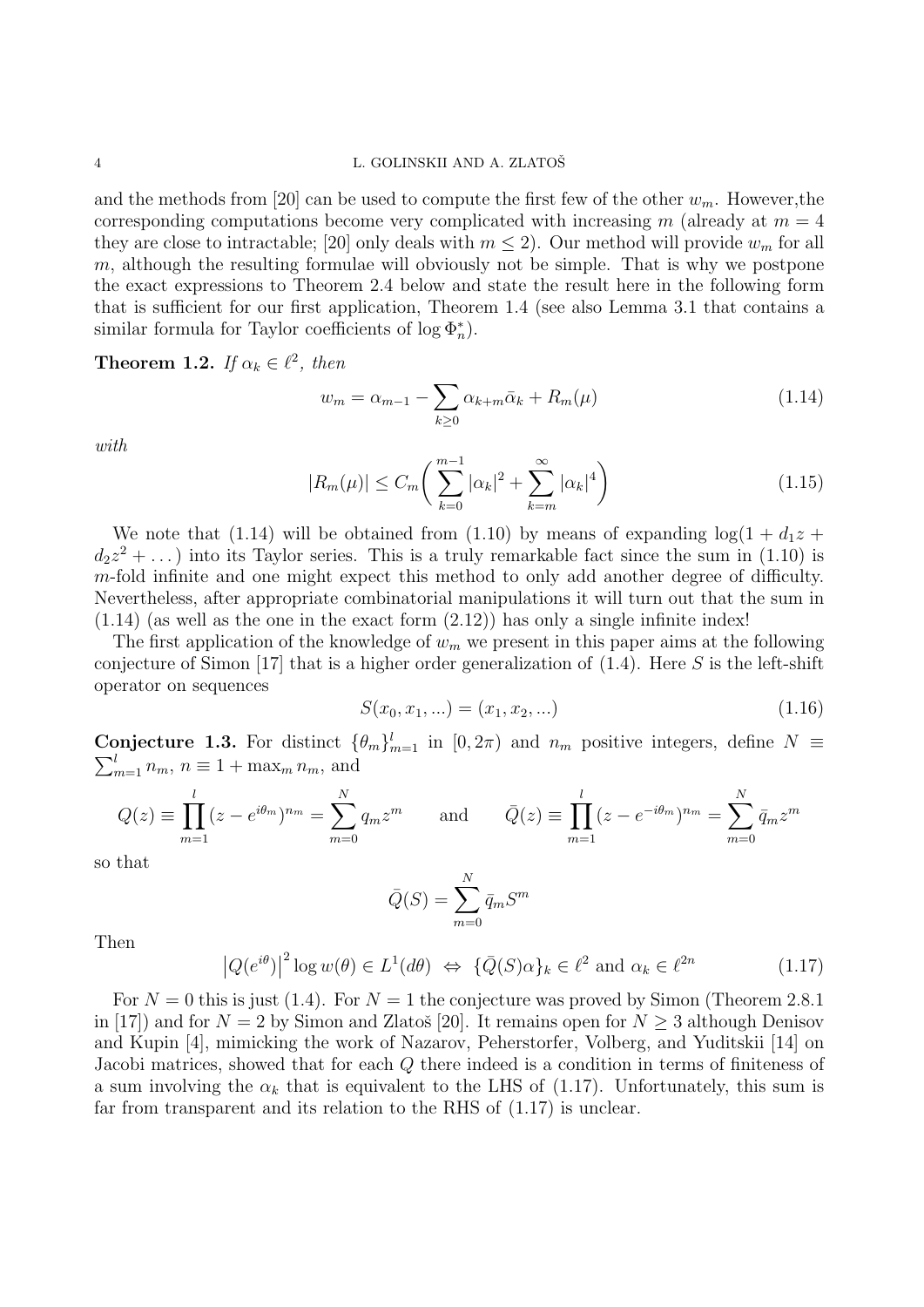Our contribution in this direction is the following higher order Szegő theorem in  $\ell^4$  which shows that Conjecture 1.3 holds if we a priori assume  $\alpha_k \in \ell^4$ .

**Theorem 1.4.** Assume that  $\alpha_k \in \ell^4$ , and for  $q_0, q_1, \ldots, q_N \in \mathbb{C}$  define

$$
Q(z) \equiv \sum_{m=0}^{N} q_m z^m \qquad and \qquad \bar{Q}(S) = \sum_{m=0}^{N} \bar{q}_m S^m
$$

Then

$$
|Q(e^{i\theta})|^2 \log w(\theta) \in L^1(d\theta) \iff {\overline{Q}(S)\alpha}_k \in \ell^2
$$
 (1.18)

Remark. Of course, the most interesting is the case from Conjecture 1.3 when all zeros of Q are on the unit circle, because the validity of the LHS of (1.18) only depends on them.

Moreover, we provide in Theorem 3.3 an exact formula for the value of

$$
Z_Q(\mu) \equiv \int |Q(e^{i\theta})|^2 \log w(\theta) \frac{d\theta}{4\pi}
$$

in terms of the  $\alpha_n$ . Since  $Z_Q$  is an entropy [9, 17], it is upper semi-continuous with respect to weak convergence of measures, and so  $Z_Q(\mu) \ge \limsup_n Z_Q(\mu_n)$  with  $\mu_n$  the Bernstein-Szegő approximations of  $\mu$  having Verblunsky coefficients  $\{\alpha_0, \ldots, \alpha_n, 0, 0, \ldots\}$ . We show in Proposition 3.4 that, in fact, we always have  $Z_Q(\mu) = \lim_n Z_Q(\mu_n)$ , including the case when both sides are  $-\infty$  (they cannot be  $+\infty$  as each  $Z_Q$  is bounded above; see Section 3).

Finally, we apply our method to the computation of the *relative ratio asymptotics*  $\Phi_{n+1}^*(\mu)/\Phi_n^*(\mu) - \Phi_{n+1}^*(\nu)/\Phi_n^*(\nu)$  where  $\Phi_n^*(\mu)$  and  $\Phi_n^*(\nu)$  are the reversed polynomials of measures  $\mu$  and  $\nu$ , respectively.

**Theorem 1.5.** Let  $\mu$  and  $\nu$  be two non-trivial probability measures on  $\partial \mathbb{D}$ . Let  $\{\alpha_n(\mu)\}\$  and  $\{\alpha_n(\nu)\}\$ , respectively, be their Verblunsky coefficients and let  $\Phi_n^*(\mu)$  and  $\Phi_n^*(\nu)$ , respectively, be their reversed monic orthogonal polynomials. Then

$$
\frac{\Phi_{n+1}^*(\mu)}{\Phi_n^*(\mu)} - \frac{\Phi_{n+1}^*(\nu)}{\Phi_n^*(\nu)} \to 0 \tag{1.19}
$$

uniformly on compact subsets of  $\mathbb D$  as  $n \to \infty$  if and only if for any  $\ell \geq 1$ 

$$
\lim_{n \to \infty} \left[ \alpha_n(\mu) \bar{\alpha}_{n-\ell}(\mu) - \alpha_n(\nu) \bar{\alpha}_{n-\ell}(\nu) \right] = 0 \tag{1.20}
$$

As a corollary of Theorem 1.5, we provide a simple new proof of the results of Khrushchev [8] and Barrios and López [1] on ratio asymptotics  $\Phi_{n+1}^*/\Phi_n^*$  as  $n \to \infty$  of the reversed polynomials (Theorem 4.1), as well as their generalization (Theorem 4.2).

The paper is organized as follows. Section 2 computes the Taylor coefficients of  $\Phi_n^*$  and log D in terms of the Verblunsky coefficients and proves Theorems 1.1 and 1.2. Section 3 introduces the step-by-step sum rules (see [9, 19, 20]) and proves Theorem 1.4. Section 4 proves Theorem 1.5.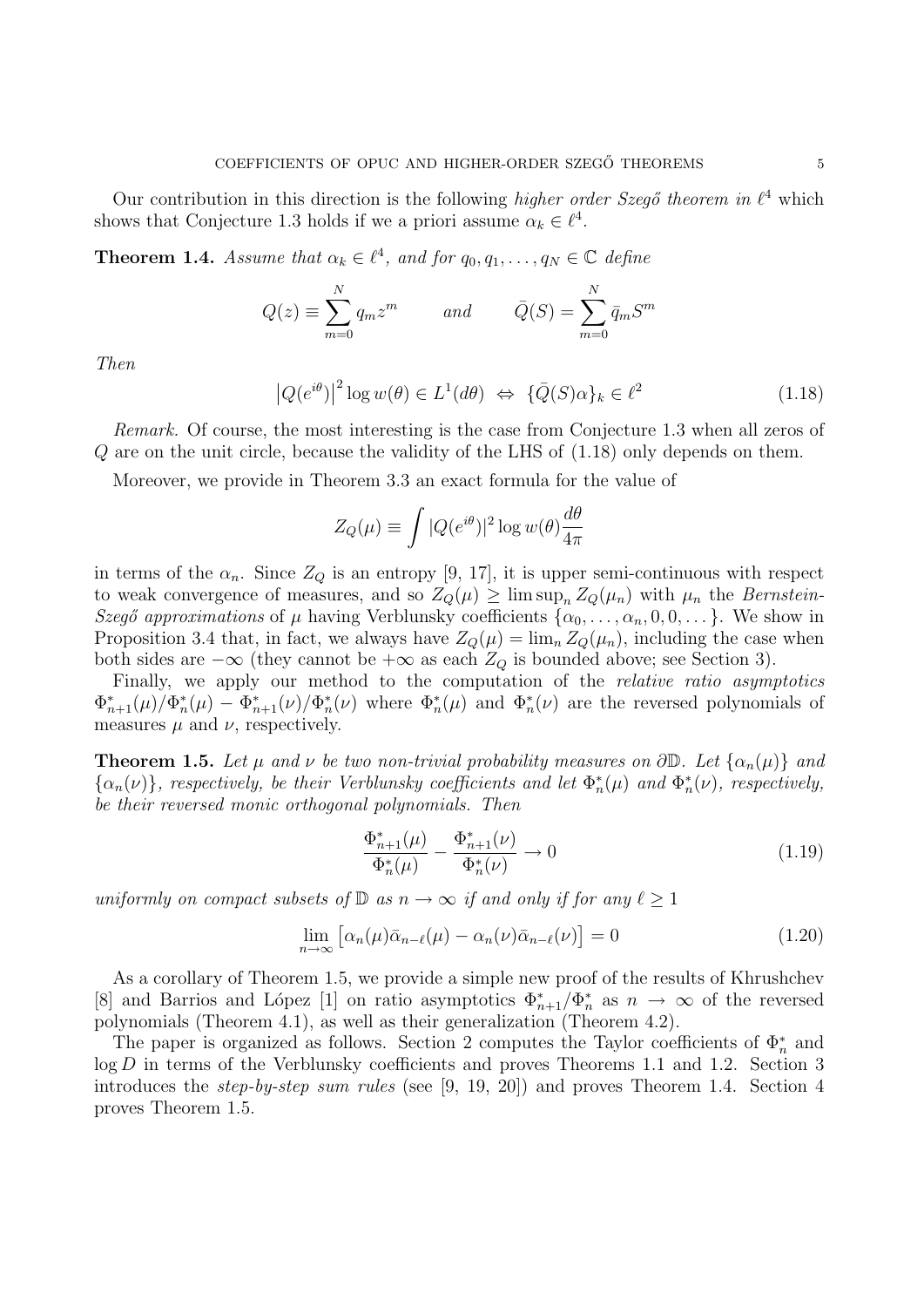2. COEFFICIENTS OF  $\Phi_n^*(z)$  and  $\log D(z)$  in Terms of Verblunsky Coefficients

We start with the proof of our first result, Theorem 1.1.

*Proof of Theorem 1.1.* From (1.2) we have for  $n \in \mathbb{Z}$  and  $m \geq 0$ ,

$$
\kappa_{n+1,m} = \kappa_{n,m-1} - \bar{\alpha}_n \lambda_{n,m}
$$

with the convention  $\kappa_{n,-1} \equiv 0$ . Substituting this repeatedly into a similar equality obtained from (1.3), we get for  $m \geq 1$ ,

$$
\lambda_{n+1,m} = \lambda_{n,m} - \alpha_n \kappa_{n,m-1}
$$
  
=  $\lambda_{n,m} + \alpha_n \bar{\alpha}_{n-1} \lambda_{n-1,m-1} - \alpha_n \kappa_{n-1,m-2}$   
= ...  
=  $\lambda_{n,m} + \sum_{a=1}^{m-1} \alpha_n \bar{\alpha}_{n-a} \lambda_{n-a,m-a} + \alpha_n \bar{\alpha}_{n-m}$ 

where in the last equality we have used  $\kappa_{n-m,-1} = 0$  and  $\lambda_{n-m,0} = 1$ . If we now iterate this and note that  $\lambda_{m-l,m} = 0$  for  $m \geq 1$  and  $l < 0$ , we have

$$
\lambda_{n+1,m} = \sum_{k \le n} \sum_{a=1}^{m-1} \alpha_k \bar{\alpha}_{k-a} \lambda_{k-a,m-a} + \sum_{k \le n} \alpha_k \bar{\alpha}_{k-m}
$$

$$
= \sum_{k \le n} \sum_{a=1}^{m-1} \beta_{k,a} \lambda_{k-a,m-a} + \sum_{k \le n} \beta_{k,m} \tag{2.1}
$$

with  $\beta_{k,a} \equiv \alpha_k \bar{\alpha}_{k-a}$ . Of course, terms with  $k < 0$  are zero.

We will prove (1.9) by induction on n. If  $n \leq 0$  and  $m \geq 1$ , then it obviously holds as in that case both sides are zero. Assume therefore that (1.9) holds up to some n and all  $m \geq 1$ . Then (2.1) gives

$$
\lambda_{n+1,m} = \sum_{k \le n} \sum_{a=1}^{m-1} \beta_{k,a} \sum_{\substack{\sum_{j,a_l=m-a}^{j} \ p_{k_1 \le k-a} \\ \sum_{j,a_l \ge 1}^{i} \ p_{k_2 \le k_1-a_1}}} \sum_{\substack{k_1 < k-a \\ k_2 < k_1-a_1 \\ k_j < k_{j-1}-a_{j-1}}} \beta_{k_1, a_1} \cdots \beta_{k_j, a_j} + \sum_{k \le n} \beta_{k,m}
$$
\n
$$
= \sum_{\substack{j,a_l=m \\ j,a_l \ge 1}} \sum_{\substack{k_0 < n+1 \\ k_1 < k_0-a_0 \\ k_2 < k_{j-1}-a_{j-1}}} \beta_{k_0, a_0} \cdots \beta_{k_j, a_j} + \sum_{k_0 < n+1} \beta_{k_0, m}
$$
\n
$$
= \sum_{\substack{j,a_l=m \\ j \ge 0 \\ k_1 < k_0-a_0}} \sum_{\substack{k_0 < n+1 \\ k_1 < k_0-a_0 \\ k_1 < k_0-a_0}} \beta_{k_0, a_0} \cdots \beta_{k_j, a_j}
$$

with  $k_0 \equiv k$  and  $a_0 \equiv a$ . But this is (1.9) for  $n + 1$  in place of n. Thus (1.9) is proved, and  $(1.10)$  follows from  $(1.8)$ .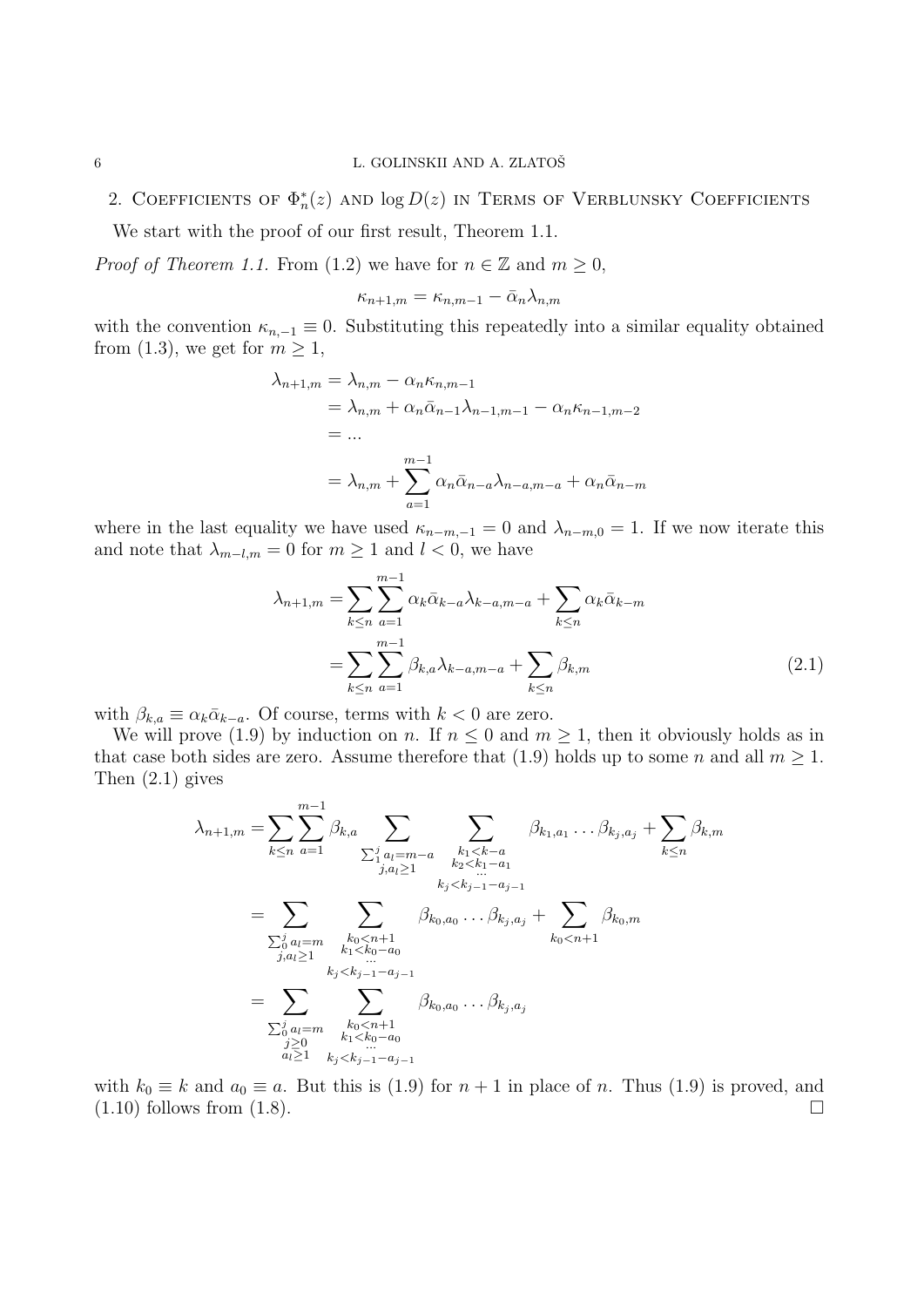Our next aim is to compute the Taylor coefficients of log D. We will again assume  $\alpha_k \in \ell^2$ so that  $D$  is well defined. By  $(1.7)$  we have for z close to 0,

$$
\log\left(\prod_{k\geq 0} \rho_k\right) - \log D(z) = \sum_{j\geq 1} \frac{(-1)^{j-1}}{j} (d_1 z + d_2 z^2 + \dots)^j
$$

and so  $w_m$  is the negative of the  $m^{\text{th}}$  Taylor coefficient of the RHS when  $m \geq 1$ . That is,

$$
w_{m} = \sum_{\substack{\sum_{j}^{j} b_{\ell} = m \\ j, b_{\ell} \ge 1}} \frac{(-1)^{j}}{j} \prod_{\ell=1}^{j} d_{b_{\ell}}
$$
  
\n
$$
= \sum_{\substack{\sum_{j}^{j} b_{\ell} = m \\ j, b_{\ell} \ge 1}} \frac{(-1)^{j}}{j} \prod_{\ell=1}^{j} \left( \sum_{\substack{\sum_{j}^{p} a_{l} = b_{\ell} \\ p, a_{l} \ge 1}} \sum_{\substack{k_{2} < k_{1} - a_{1} \\ k_{p} < k_{p-1} - a_{p-1}}} \beta_{k_{1}, a_{1}} \dots \beta_{k_{p}, a_{p}} \right) \tag{2.2}
$$
  
\n
$$
= \sum_{\{(k_{1}, a_{1}), \dots, (k_{i}, a_{i})\} \in M_{m}} \beta_{k_{1}, a_{1}} \dots \beta_{k_{i}, a_{i}} \sum_{j=1}^{i} \frac{(-1)^{j}}{j} N_{j} (\{(k_{1}, a_{1}), \dots, (k_{i}, a_{i})\}) \tag{2.3}
$$

with  $M_m$  and  $N_j$  defined below.

Before stating the definitions, let us first describe how (2.3) was obtained from (2.2). We multiply out the brackets in (2.2) to get a sum of products  $\beta_{k_1,a_1} \dots \beta_{k_i,a_i}$  (with coefficients), and then collect terms with identical products (only differing by a permutation). The coefficient at each product  $\beta_{k_1,a_1} \dots \beta_{k_i,a_i}$  obtained in this way will then equal the last sum in (2.3). For example, the product  $\beta_{3,1}\beta_{1,1}^2$  appears in (2.2) for  $m=3$  as  $\frac{(-1)^3}{3}(\beta_{3,1})(\beta_{1,1})(\beta_{1,1})$ ,  $(-1)^3$  $\frac{(3)^3}{3}(\beta_{1,1})(\beta_{3,1})(\beta_{1,1}), \frac{(-1)^3}{3}(\beta_{1,1})(\beta_{1,1})(\beta_{3,1}), \frac{(-1)^2}{2}(\beta_{3,1}\beta_{1,1})(\beta_{1,1}),$  and  $\frac{(-1)^2}{2}(\beta_{1,1})(\beta_{3,1}\beta_{1,1}).$  The first three come from  $j = 3$  and  $b_1 = b_2 = b_3 = 1$  in (2.2), the fourth from  $j = 2$ ,  $b_1 = 2$ ,  $b_2 = 1$ , and the fifth from  $j = 2$ ,  $b_1 = 1$ ,  $b_2 = 2$ . Therefore the coefficient at  $\beta_{3,1}\beta_{1,1}^2$  in (2.3) has to be  $\frac{(-1)^3}{3}3 + \frac{(-1)^2}{2}2 = 0$ .

It is obvious that the products that appear in (2.3) must satisfy  $i, a_l \geq 1$  and  $\sum_1^i a_l = m$ , because the sum of the  $a_l$ 's in any term of the  $\ell^{\text{th}}$  bracket of (2.2) equals  $b_\ell$ . The set  $M_m$ will therefore reflect this condition. The question now is, given any collection (i.e., set with repetitions; see below) of couples  $P = \{(k_1, a_1), \ldots, (k_i, a_i)\} \in M_m$ , in how many ways can the corresponding product  $\beta_{k_1,a_1} \dots \beta_{k_i,a_i}$  be obtained by multiplying out  $j \geq 1$  brackets in (2.2). If this number is denoted  $N'_j(P)$ , then the correct coefficient at  $\beta_{k_1,a_1} \dots \beta_{k_i,a_i}$  in (2.3) is  $\sum_{j=1}^i$  $\frac{(-1)^j}{j}N'_j(P)$ . Hence to obtain  $(2.2)=(2.3)$ , we are left with showing that  $N_j(P)$ , defined below, equals  $N_j'(P)$ .

We will call a *collection* an unordered list of elements, some of which can be identical (i.e., a collection is a set that can contain multiple identical elements, a hat with multicolored balls). Such identical elements are considered indistinguishable. A  $j$ -tuple will be an ordered list of j elements. Collections will be denoted by  $\{\ldots\}$ , j-tuples by  $[\ldots]$ . Below we will consider collections and j-tuples whose elements are couples  $(k, a)$  with  $k \in \mathbb{Z}$ ,  $a \in \mathbb{N}$ .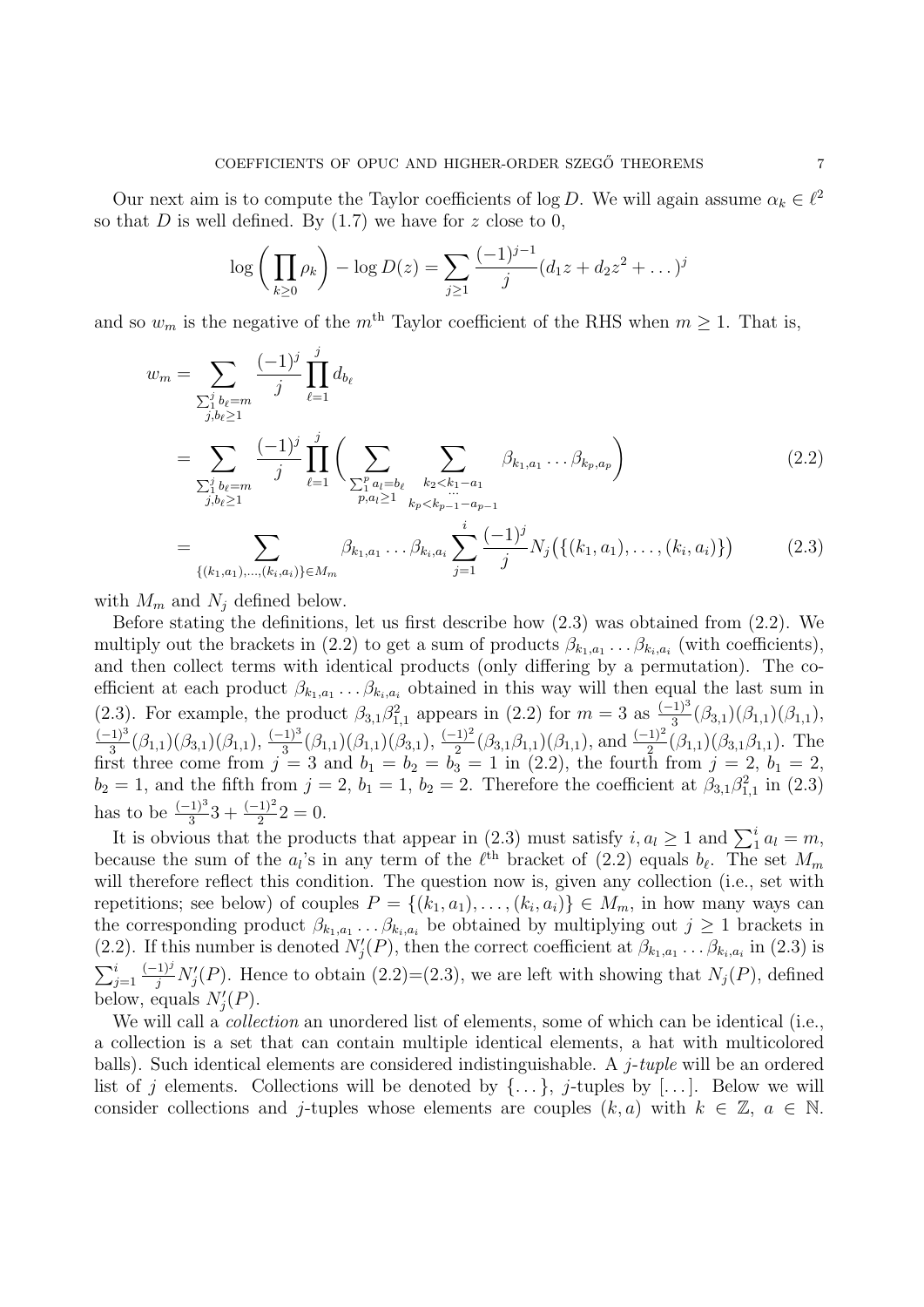For instance,  $\{(3, 1), (1, 1), (1, 1)\}$  is a collection  $(\{(1, 1), (1, 1), (3, 1)\})$  is the same one) and  $[(3, 1), (1, 1), (1, 1)], [(1, 1), (3, 1), (1, 1)], [(1, 1), (1, 1), (3, 1)]$  are three distinct triples. Finally, the union of collections is the collection obtained by joining their lists of elements, for instance,  $\{(3, 1), (1, 1)\} \cup \{(1, 1)\} = \{(3, 1), (1, 1), (1, 1)\}.$ 

**Definition 2.1.** Let  $M_m$  be the set of all distinct collections  $P = \{(k_1, a_1), \ldots, (k_i, a_i)\}\$  with  $i \geq 1$ ,  $k_l \in \mathbb{Z}$ , and  $a_l \geq 1$  such that  $\sum_1^i a_l = m$ . We let

$$
\beta(P) \equiv \beta_{k_1, a_1} \dots \beta_{k_i, a_i} = \alpha_{k_1} \overline{\alpha}_{k_1 - a_1} \dots \alpha_{k_i} \overline{\alpha}_{k_i - a_i}
$$
\n(2.4)

We say that a collection  $P = \{(k_1, a_1), \ldots, (k_i, a_i)\}\$ is linear if  $k_u < k_v - a_v$  or  $k_v < k_u - a_u$ whenever  $u \neq v$ . In particular,  $k_u \neq k_v$  when  $u \neq v$ , which means that a linear collection P cannot contain two identical couples, and thus it is just a set.

If  $P \in M_m$  and  $j \geq 1$ , then  $N_j(P)$  is the number of distinct j-tuples  $P = [P_1, \ldots, P_j]$  such that each  $P_\ell$  is a non-empty linear collection and  $\bigcup_{\ell=1}^j P_\ell = P$ . We will call each such  $P$  and admissible division of P.

For instance, if  $P = \{(3, 1), (1, 1), (1, 1)\}$  (corresponding to  $\beta_{3,1}\beta_{1,1}^2$  above), then the admissible divisions are  $[\{(3,1)\}, \{(1,1)\}, \{(1,1)\}, \{(3,1)\}, \{(1,1)\}\],$  $[\{(1,1)\}, \{(1,1)\}, \{(3,1)\}]$  (with  $j = 3$ ) and  $[\{(3,1), (1,1)\}, \{(1,1)\}, \{(3,1), (1,1)\}]$ (with  $j = 2$ ). Hence in this case  $N_3(P) = 3$ ,  $N_2(P) = 2$ ,  $N_1(P) = 0$  and the last sum in (2.3) is indeed  $\frac{(-1)^3}{3}3 + \frac{(-1)^2}{2}2 = 0.$ 

To finish the proof of  $(2.2)=(2.3)$  we need to show that  $N_j(P) = N'_j(P)$  for any  $P \in M_m$ (as we did for  $P = \{(3,1), (1,1), (1,1)\}\)$ , where  $N'_j(P)$  is the number of times the product  $\beta(P) = \beta_{k_1, a_1} \dots \beta_{k_i, a_i}$  is obtained by multiplying out j brackets in (2.2). The desired equality follows from realizing that the collection  $P_\ell$  in the definition  $(\ell = 1, \ldots, j)$  corresponds to the "subproduct" of  $\beta(P)$  coming from the  $\ell^{\text{th}}$  bracket in (2.2) (which is why the P's must be ordered, as well as why  $P_\ell$  must be linear). With this identification in mind, it is easy to see that each admissible division  $[P_1, \ldots, P_j]$  of P corresponds to precisely one way of obtaining  $\beta(P)$  in (2.3) from (2.2) by multiplying j subproducts (from j brackets) corresponding to  $P_1, \ldots, P_j$  (with  $b_\ell$  being the sum of the  $a_l$  for which  $(k_l, a_l) \in P_\ell$ ), and vice versa.

Hence we have obtained an explicit expression for  $w_m$ . We will now simplify it considerably by showing that coefficients at many  $\beta(P)$  in (2.3) are actually zero, as was the case for  $\beta_{3,1}\beta_{1,1}^2$ (see Lemma 2.3 below).

We say that  $K \in \mathbb{Z}$  is a cut of  $P = \{(k_1, a_1), \ldots, (k_i, a_i)\} \in M_m$  if  $k_l \neq K$  for all l, if  $\min_{l} \{k_l\} < K < \max_{l} \{k_l\}$ , and if for any  $u, v$  with  $k_u < K < k_v$  we have  $k_u < k_v - a_v$ . For instance,  $P = \{(3, 1), (1, 1), (1, 1)\}\$  has one cut  $K = 2$ . Our interest here will be mainly in "cuttless" collections as is demonstrated by the following two lemmas.

**Lemma 2.2.** If  $P \in M_m$  has no cut, then

$$
\max_{l} \{k_{l}\} - \min_{l} \{k_{l} - a_{l}\} \leq m \tag{2.5}
$$

*Proof.* Consider the union of intervals  $I = \bigcup_i [k_i - a_i, k_i] \subset \mathbb{R}$ , with  $|I| \leq \sum_i a_i = m$ . If P has no cut, then I is an interval (and vice versa) because otherwise the minimum of any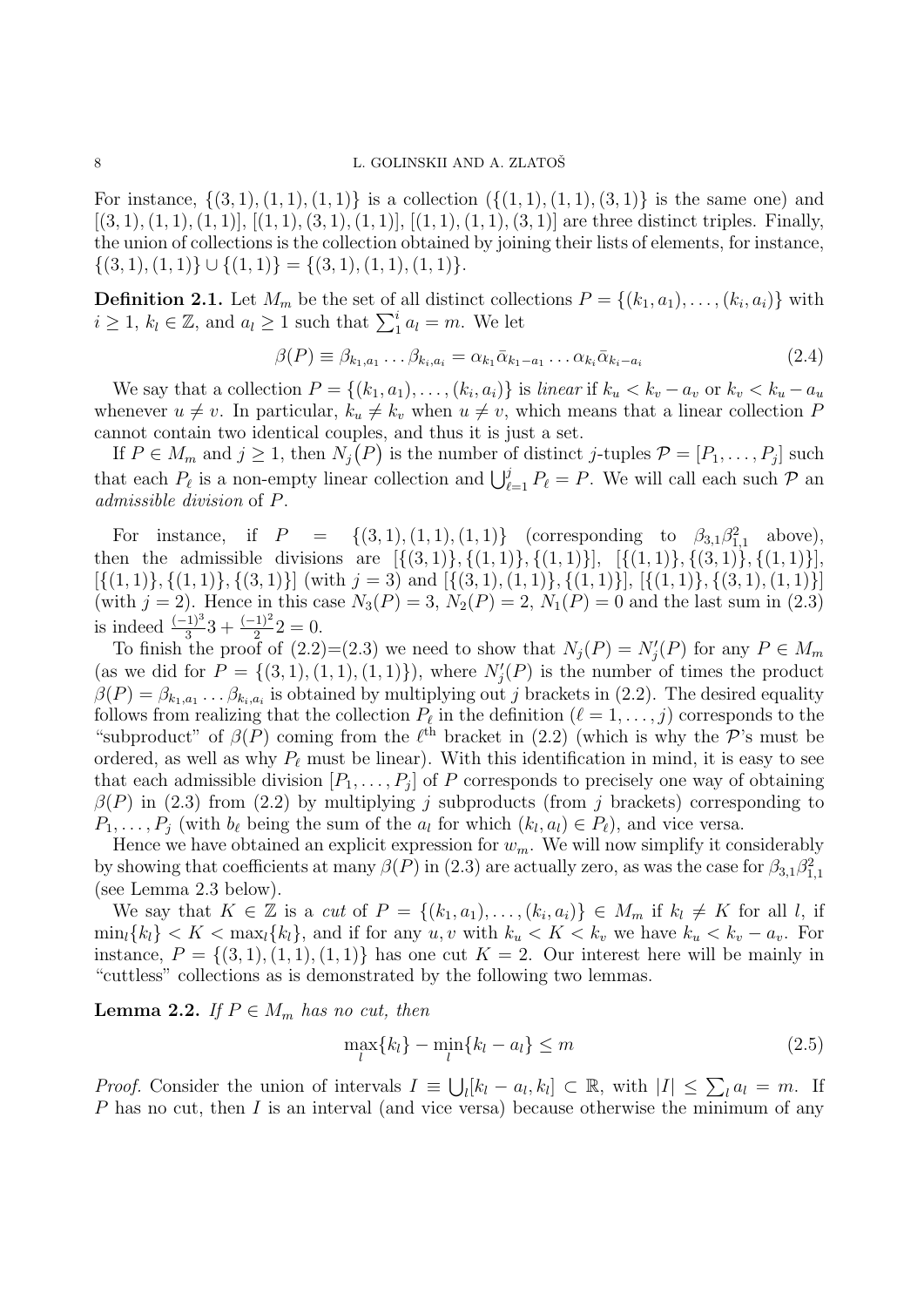component, except for the bottom one, were a cut. But then we obviously have

$$
I = [\min_l \{k_l - a_l\}, \max_l \{k_l\}]
$$

proving  $(2.5)$ .

Let  $|P|$  be the number of elements of a collection  $P$ , counting identical elements as many times as they are included in P. For instance,  $|\{(3, 1), (1, 1), (1, 1)\}| = 3$ .

**Lemma 2.3.** If  $P \in M_m$  has a cut, then

$$
\sum_{j=1}^{|P|} \frac{(-1)^j}{j} N_j(P) = 0
$$
\n(2.6)

*Proof.* Fix  $P = \{(k_1, a_1), \ldots, (k_i, a_i)\}\in M_m$  that has a cut K. First notice that if  $\Pi$  is the set of all admissible divisions  $\mathcal{P} = [P_1, \ldots, P_{j_{\mathcal{P}}}]$  of P, then  $(2.6)$  is equivalent to

$$
\sum_{\mathcal{P}\in\Pi} \frac{(-1)^{j_{\mathcal{P}}}}{j_{\mathcal{P}}} = 0
$$
\n(2.7)

For each  $P$  let  $C(P)$  be the collection (not a union!) of up to  $2j_P$  non-empty sets that we obtain by splitting each  $P_\ell$  at K. That is, we define

$$
P_{\ell}^{\pm} \equiv \{(k_l, a_l) \in P_{\ell} \mid \pm (k_l - K) > 0\}
$$

so that  $P_{\ell} = P_{\ell}^+ \cup P_{\ell}^ P_{\ell}^{-}$ , and then let  $\mathcal{C}(\mathcal{P})$  be the collection of those  $P_{\ell}^{\pm}$  $v_{\ell}^{\pm}$  that are not empty. Notice that the  $P_{\ell}^{\pm}$  $\chi_{\ell}^{\pm}$  are indeed sets and they are linear — both because the same is true for  $P_{\ell}$ .

Hence C defines an equivalence relation on  $\Pi$  by  $\mathcal{P} \sim \mathcal{P}'$  iff  $\mathcal{C}(\mathcal{P}) = \mathcal{C}(\mathcal{P}')$ . We will show that the part of the sum in (2.7) corresponding to any equivalence class is zero. That is, we will prove

$$
\sum_{\mathcal{C}(\mathcal{P}) = \mathcal{C}_0} \frac{(-1)^{j_{\mathcal{P}}}}{j_{\mathcal{P}}} = 0
$$
\n(2.8)

for any  $\mathcal{C}_0$  such that  $\mathcal{C}(\mathcal{P}) = \mathcal{C}_0$  for some  $\mathcal{P} \in \Pi$ .

Let us fix any such  $C_0$ . Then  $C_0$  is a collection of non-empty linear sets  $Q_1, \ldots, Q_q$  and  $R_1, \ldots, R_r$  whose union (as a union of collections) is P, such that if  $(k_l, a_l) \in Q_u$ , then  $k_l < K$ , and if  $(k_l, a_l) \in R_u$ , then  $k_l > K$ . That is, the  $Q_u$  are the non-empty  $P_{\ell}^ P_{\ell}^-$  and the  $R_v$  are the non-empty  $P_{\ell}^+$ <sup> $p_t^+$ </sup>. Let  $q \leq r$ , since the case  $q \geq r$  is identical.

Assume first that these sets are all distinct. Then for every  $0 \leq s \leq q$  there are  $\binom{q}{s}$  ${s \choose s}{r \choose s}s!(q+$  $r - s$ )! admissible divisions P of P with  $\mathcal{C}(\mathcal{P}) = \mathcal{C}_0$  and  $j_{\mathcal{P}} = q + r - s$ . These are created by choosing s sets from  $Q_1, \ldots, Q_q$  and s from  $R_1, \ldots, R_r$ , taking all s! pairings of the selected Q's with the selected R's, and then all  $(q + r - s)!$  orderings of thus created  $q + r - s$  sets (unions of the paired couples  $Q_u \cup R_v$  together with the unpaired  $Q$ 's and  $R$ 's) — the  $P_\ell$ 's. Since all the original sets were distinct, this construction gives no repetitions. Notice also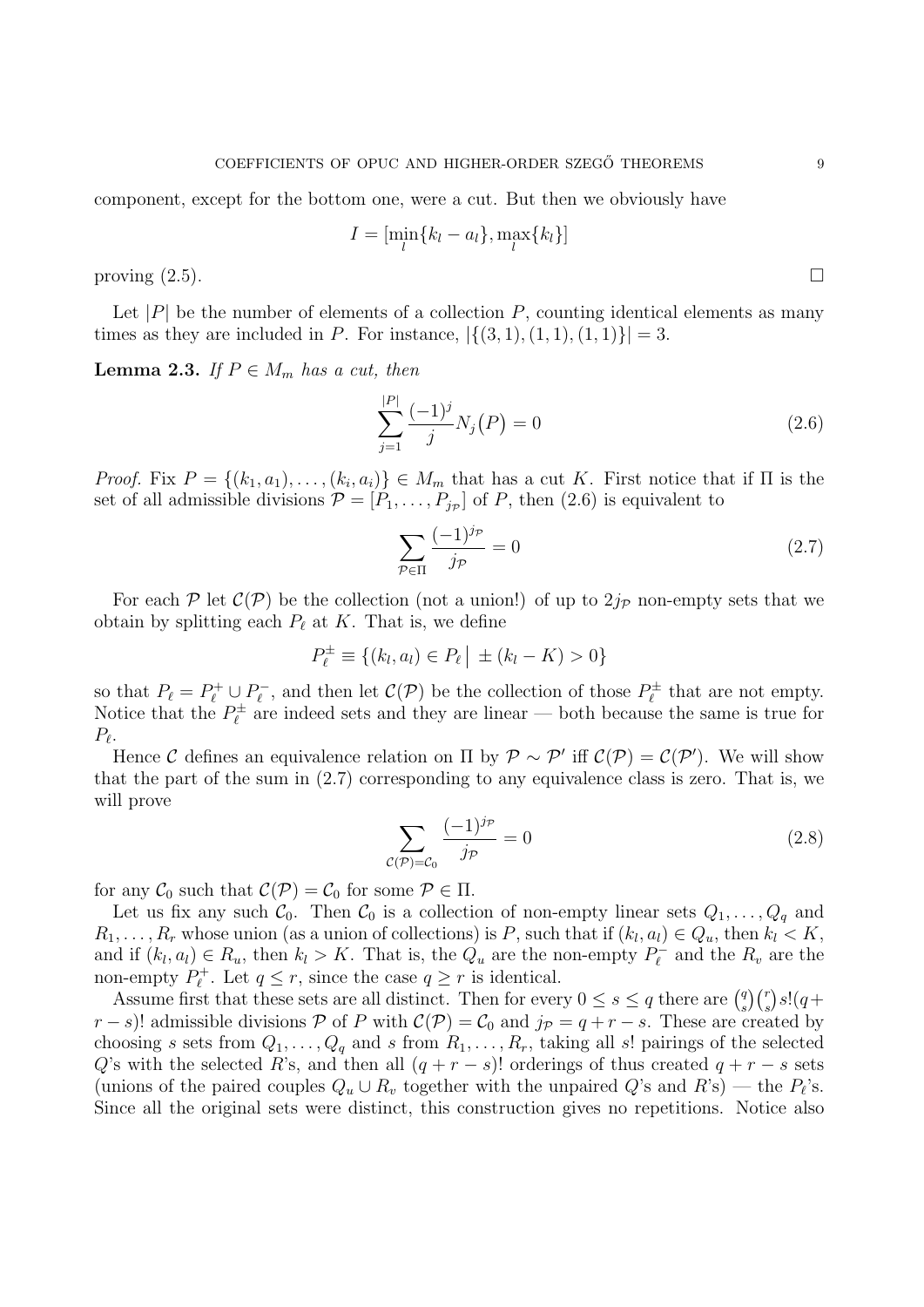that any  $P_\ell = Q_u \cup R_v$  is linear because so are  $Q_u$  and  $R_v$  and K is a cut for P. This shows that the LHS of (2.8) equals

$$
\sum_{s=0}^{q} \frac{(-1)^{q+r-s}}{q+r-s} {q \choose s} {r \choose s} s! (q+r-s)! = (-1)^{q+r} (q+r-1)! \sum_{s=0}^{q} (-1)^s \frac{{q \choose s} {r \choose s}}{{q+r-1 \choose s}} = 0
$$

The last equality follows from Lerch's identity [13] (also in [7, p. 61])

$$
\sum_{s=0}^{q} (-1)^s \frac{\binom{q}{s} \binom{r}{s}}{\binom{p}{s}} = \frac{\binom{p-r}{q}}{\binom{p}{q}}
$$

which holds whenever  $p > q$ .

If now some Q's and/or some R's are identical, then in the above sum every  $\mathcal P$  with  $\mathcal{C}(\mathcal{P}) = \mathcal{C}_0$  is counted the same number of times T, which equals the product of the factorials of the numbers of identical sets. This is because there are  $T$  permutations of the  $Q$ 's and R's that fix the classes of identical sets, and hence when we perform the above algorithm to obtain all admissible P's with  $\mathcal{C}(\mathcal{P}) = \mathcal{C}_0$ , each such P will be obtained T times. Therefore the LHS of (2.8) equals

$$
\frac{1}{T} \sum_{s=0}^{q} \frac{(-1)^{q+r-s}}{q+r-s} {q \choose s} {r \choose s} s!(q+r-s)! = 0
$$

This proves (2.8), and (2.7) follows by summing over all  $\mathcal{C}_0$ .

Hence the only terms that matter in (2.3) are those with no cuts (which is the main point of this section). Moreover, it is obvious that  $\beta(P) = 0$  when some  $k_l - a_l \leq -2$ . Therefore we define  $\omega(P) \equiv \max_l \{ k_l | (k_l, a_l) \in P \}, \, \delta(P) \equiv \min_l \{ k_l - a_l | (k_l, a_l) \in P \},\,$ 

$$
N(P) \equiv \sum_{j=1}^{|P|} \frac{(-1)^j}{j} N_j(P)
$$
\n(2.9)

and for  $0 \leq n \leq \infty$ 

 $M_m^n \equiv \{ P \in M_m \mid P \text{ has no cuts and } 0 \le \omega(P) \le n \}$  (2.10)

If now  $P \in M_m \setminus M_m^{\infty}$ , then either P has a cut and so  $N(P) = 0$ , or  $\omega(P) \le -1$  and then  $\beta(P) = 0$  because  $\delta(P) \leq -2$ . This means that the sum in (2.3) only needs to be taken over  $M_m^\infty.$  Before formally stating this fact, we remark that

$$
M_m^n = \{ P + k \mid P \in M_m^0 \text{ and } 0 \le k \le n \}
$$
\n(2.11)

where  $P + k \equiv \{(k_l + k, a_l) | (k_l, a_l) \in P\}$ . Also notice that  $N(P + k) = N(P)$  by definition,  $P - \omega(P) \in M_m^0$  for any  $P \in M_m^{\infty}$ , and  $M_m^0$  is a finite set by Lemma 2.2. In this light the following result is an immediate consequence of (2.3) and Lemma 2.3.

**Theorem 2.4.** If  $\alpha_k \in \ell^2$ , then for  $m \geq 1$ 

$$
w_m = \sum_{P \in M_m^{\infty}} N(P)\beta(P) = \sum_{P \in M_m^0} N(P) \sum_{k=0}^{\infty} \beta(P+k)
$$
 (2.12)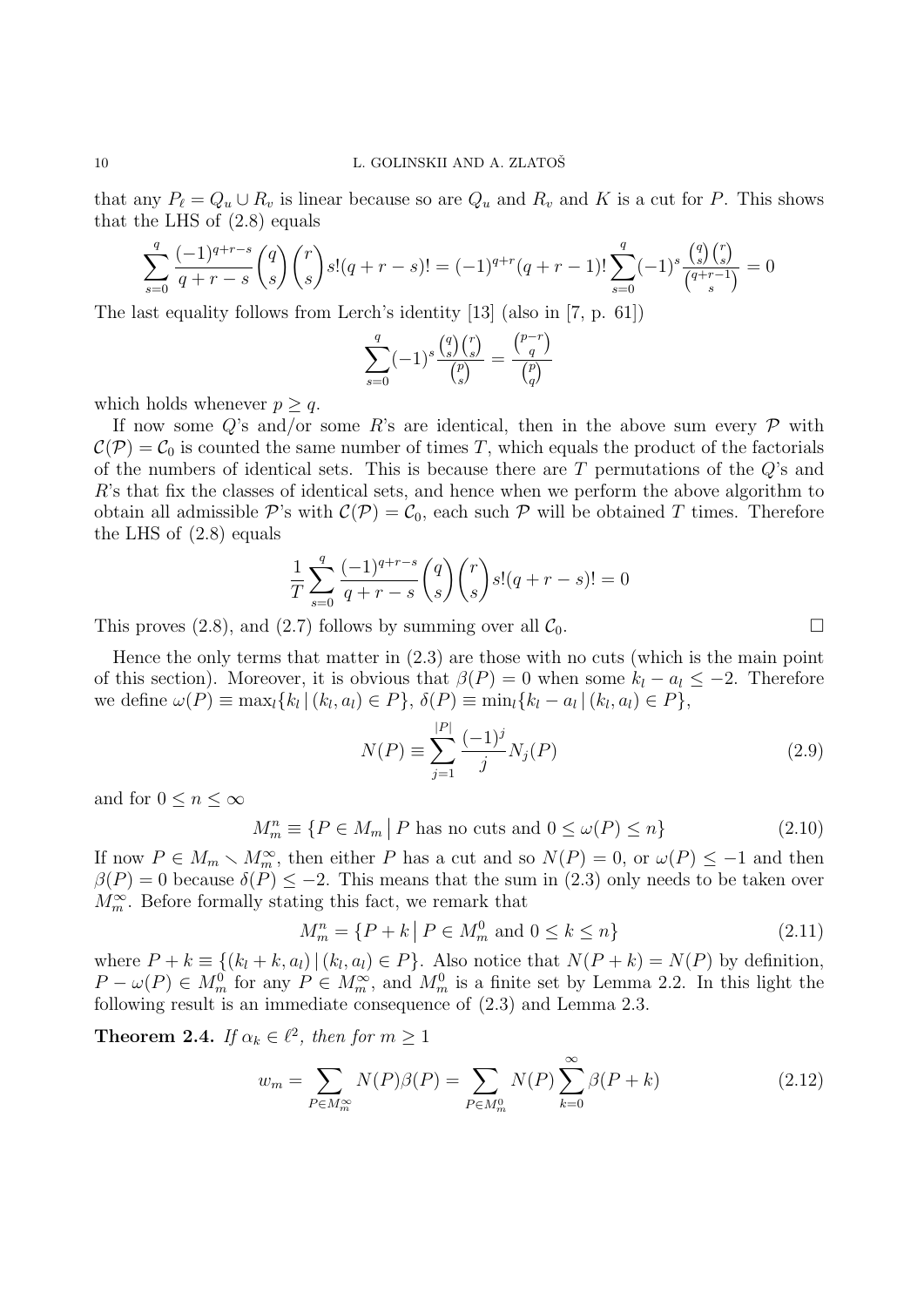Remark. The second form of  $w_m$  in (2.12) shows that for  $m \neq 0$ , the  $m<sup>th</sup>$  Fourier coefficient of  $\log w(\theta)$  (and so the m<sup>th</sup> Taylor coefficient of  $\log D(z)$ ) can be expressed as a sum over a single infinite index of products involving only "nearby"  $\alpha_k$ 's.

Now we are ready to prove Theorem 1.2.

Proof of Theorem 1.2. If

$$
M'_m \equiv \{ P \in M_m^{\infty} \, \big| \, |P| = 1 \}
$$

then (2.12) can be written as

$$
w_m = \left(\sum_{P \in M'_m} + \sum_{P \in M_m^{\infty} \smallsetminus M'_m} \right) N(P)\beta(P) \tag{2.13}
$$

Note that the sum in (1.14) together with  $\alpha_{m-1} = -\alpha_{m-1}\alpha_{-1}$  is just the first sum in (2.13), and so  $R_m(\mu)$  is the second sum in (2.13). It remains to prove (1.15).

Since each  $N_j(P)$  is bounded by a constant only depending on m,

$$
|R_m(\mu)| \le C_m \sum_{P \in M_m^{\infty} \setminus M_m'} |\beta(P)|
$$

For any  $P \in M_m^{\infty} \setminus M_m'$  let  $i \equiv |P| \ge 2$ . If  $\delta(P) \le -2$ , then  $\beta(P) = 0$ . If  $\delta(P) = -1$ , then by Lemma 2.2

$$
|\beta(P)| \le \prod_{l=1}^i |\alpha_{k_l}| \le \sum_{j=0}^{m-1} |\alpha_j|^i \le \sum_{j=0}^{m-1} |\alpha_j|^2
$$

And if  $\delta(P) \geq 0$ , then

$$
|\beta(P)| \leq \sum_{l=1}^{i} (|\alpha_{k_l}|^{2i} + |\bar{\alpha}_{k_l - a_l}|^{2i}) \leq m \sum_{j=\delta(P)}^{\delta(P)+m} |\alpha_j|^{2i} \leq m \sum_{j=\delta(P)}^{\delta(P)+m} |\alpha_j|^4
$$

Since each  $P \in M_m^{\infty}$  has no cuts, the number of  $P \in M_m^{\infty}$  with any given  $\delta(P)$  is a finite constant only depending on m. Hence (1.15) follows and the proof is complete.  $\Box$ 

We write here explicitly the first three w's from (2.12). Recall that  $\alpha_{-1} = -1$ ,  $\alpha_{-2} =$  $\alpha_{-3} = \cdots = 0$ , and  $\rho_k = \sqrt{1 - |\alpha_k|^2}$ .

$$
w_1 = -\sum_k \alpha_k \bar{\alpha}_{k-1}
$$
  
\n
$$
w_2 = -\sum_k \alpha_k \bar{\alpha}_{k-2} \rho_{k-1}^2 + \frac{1}{2} \sum_k \alpha_k^2 \bar{\alpha}_{k-1}^2
$$
  
\n
$$
w_3 = -\sum_k \alpha_k \bar{\alpha}_{k-3} \rho_{k-1}^2 \rho_{k-2}^2 + \sum_k \alpha_k^2 \bar{\alpha}_{k-1} \bar{\alpha}_{k-2} \rho_{k-1}^2 + \sum_k \alpha_k \alpha_{k-1} \bar{\alpha}_{k-2}^2 \rho_{k-1}^2 - \frac{1}{3} \sum_k \alpha_k^3 \bar{\alpha}_{k-1}^3
$$

Finally, we note that all Taylor coefficients of  $log(D(z)/D(0))$  verify the claim of the remark after Theorem 2.4. It turns out that this is essentially the only such function of the form  $F(D(z)/D(0)).$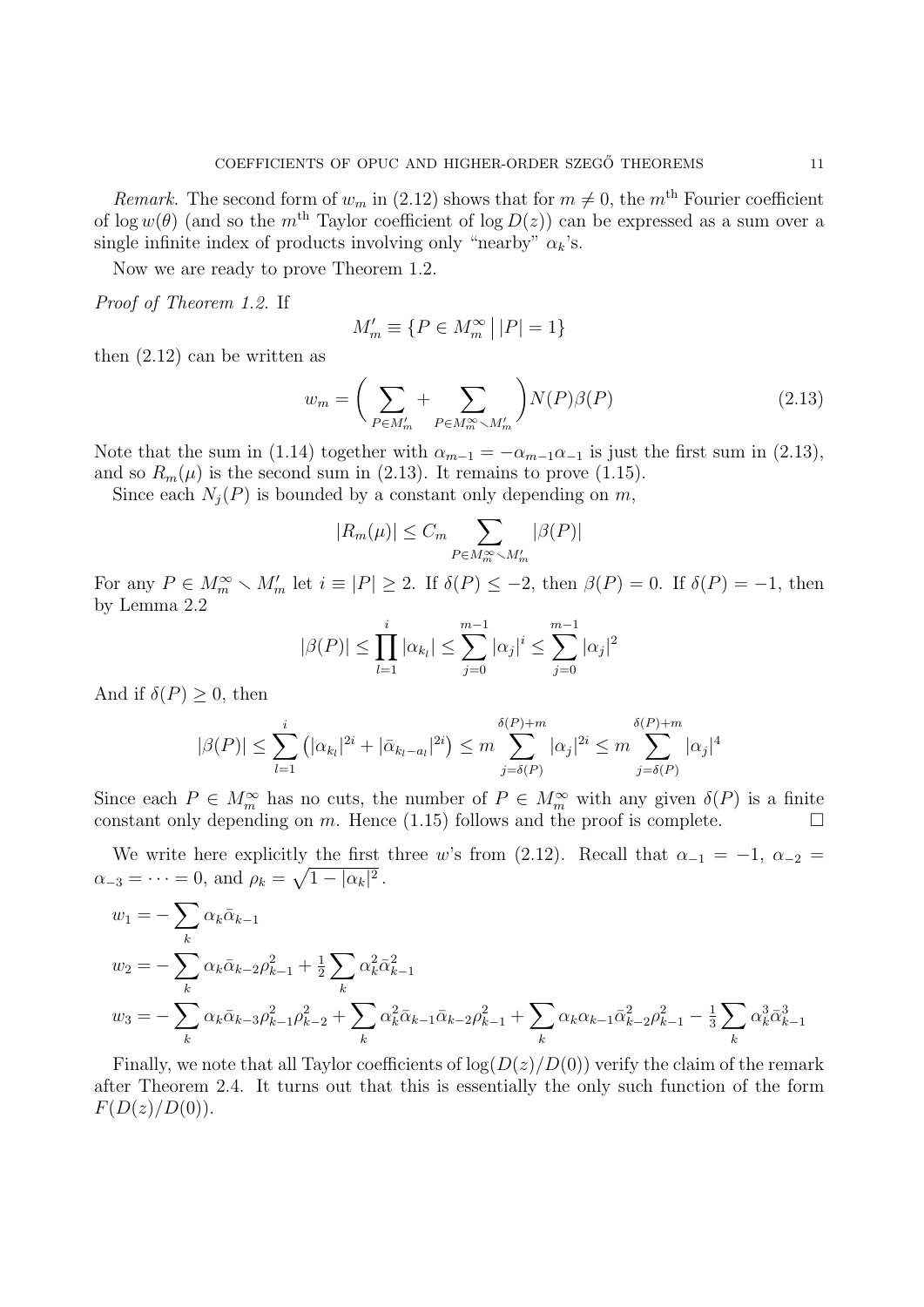**Proposition 2.5.** Assume that  $F$  is analytic on a neighborhood of 1 and each Taylor coefficient  $h_m$  of  $H(z) = F(D(z)/D(0))$  is, as a function of  $\{\alpha_k\} \in \ell^2$ , a sum of products of the  $\alpha_k$ 's such that if  $\alpha_k$  and  $\alpha_l$  both appear in the same product, then  $|k - l| \leq c_{F,m}$  for some  $c_{F,m} < \infty$ . It follows that  $H(z) = a + b \log(D(z)/D(0))$  for some  $a, b \in \mathbb{C}$ .

*Proof.* Define  $G(z) = F(e^z)$  so that G is analytic on a neighborhood of 0 (with Taylor coefficients  $g_m$ ) and  $H(z) = G(\log(D(z)/D(0)))$ . The fact that  $\log(D(z)/D(0)) = \sum_{m\geq 1} w_m z^m$ satisfies the proposition shows that when  $g_m$  is the first non-zero coefficient with  $m \geq 2$ , then  $h_m$  does not satisfy the required condition because  $h_m = g_1 w_m + g_m w_1^m$ . Therefore  $G(z) = a + bz$  for some  $a, b$ .

## 3. A HIGHER ORDER SZEGŐ THEOREM

In this section we will prove Theorem 1.4. We will do this by first deriving sum rules à la Denisov-Kupin [4] that provide us a necessary and sufficient condition for the left hand side  $(1.18)$  to hold. The difference between our Theorem 3.3 below and [4] is that in [4] this condition is expressed in terms of traces of powers of the CMV matrix (see, e.g., [17]), which is less explicit than the form we obtain here (although, obviously, the two conditions have to be equivalent). This, together with Theorem 2.4, will suffice to yield Theorem 1.4.

We start by introducing some notation. The Carathéodory and Schur functions,  $F : \mathbb{D} \to$  $i\mathbb{C}^-$  and  $f : \mathbb{D} \to \mathbb{D}$ , for  $d\mu$  are defined by

$$
F(z) \equiv \int \frac{e^{i\theta} + z}{e^{i\theta} - z} \, d\mu(\theta) \equiv \frac{1 + z f(z)}{1 - z f(z)}
$$

It is a result of Geronimus [5] that the Verblunsky coefficients of  $\mu$  coincide with the Schur parameters of f defined inductively by the Schur algorithm

$$
f(z) = \frac{\alpha_0 + z f_1(z)}{1 + z \bar{\alpha}_0 f_1(z)}
$$
\n(3.1)

Here (3.1) defines  $\alpha_0 \in \mathbb{D}$  and  $f_1 : \mathbb{D} \to \mathbb{D}$ , and iteration then yields  $\alpha_1, \alpha_2, \ldots$  and  $f_2, f_3, \ldots$ . Note that  $f(0) = \alpha_0$  and, by induction,  $m^{\text{th}}$  Taylor coefficient of f only depends on  $\alpha_0, \ldots, \alpha_m$ .

In the following we will write  $\Phi_n^*(\mu, z)$  and  $D(\mu, z)$  for the reversed polynomials and the Szegő function. Accordingly, we will write  $w_m(\mu)$  for the Taylor coefficients of log  $D(\mu, z)$ , and we will also let

$$
-\log \Phi_n^*(\mu, z) \equiv \sum_{m \ge 1} w_{n,m}(\mu) z^m
$$

We will now fix a measure  $\mu$  and denote its Verblunsky coefficients  $\alpha_k$ . For the sake of transparency, we will include  $\alpha_{-1} = -1$  at the beginning of the sequence of the coefficients, so that these will be  $\{-1, \alpha_0, \alpha_1, \dots\}$ . We let  $\mu_n$  be the *n*-th Bernstein-Szegő approximation of  $\mu$ , with Verblunsky coefficients  $\{-1, \alpha_0, \alpha_1, \ldots, \alpha_n, 0, 0, \ldots\}$ , and  $\mu^{(n)} = w^{(n)}(\theta) \frac{d\theta}{2\pi} + d\mu^{(n)}_{\text{sing}}$ the measure with Verblunsky coefficients  $\{-1, \alpha_n, \alpha_{n+1}, \dots\}.$ 

In Section 2.9 of [17], Simon defines the *relative Szegő* function

$$
(\delta D)(\mu, z) \equiv \frac{1 - \bar{\alpha}_0 f(z)}{\rho_0} \frac{1 - z f_1(z)}{1 - z f(z)}
$$
(3.2)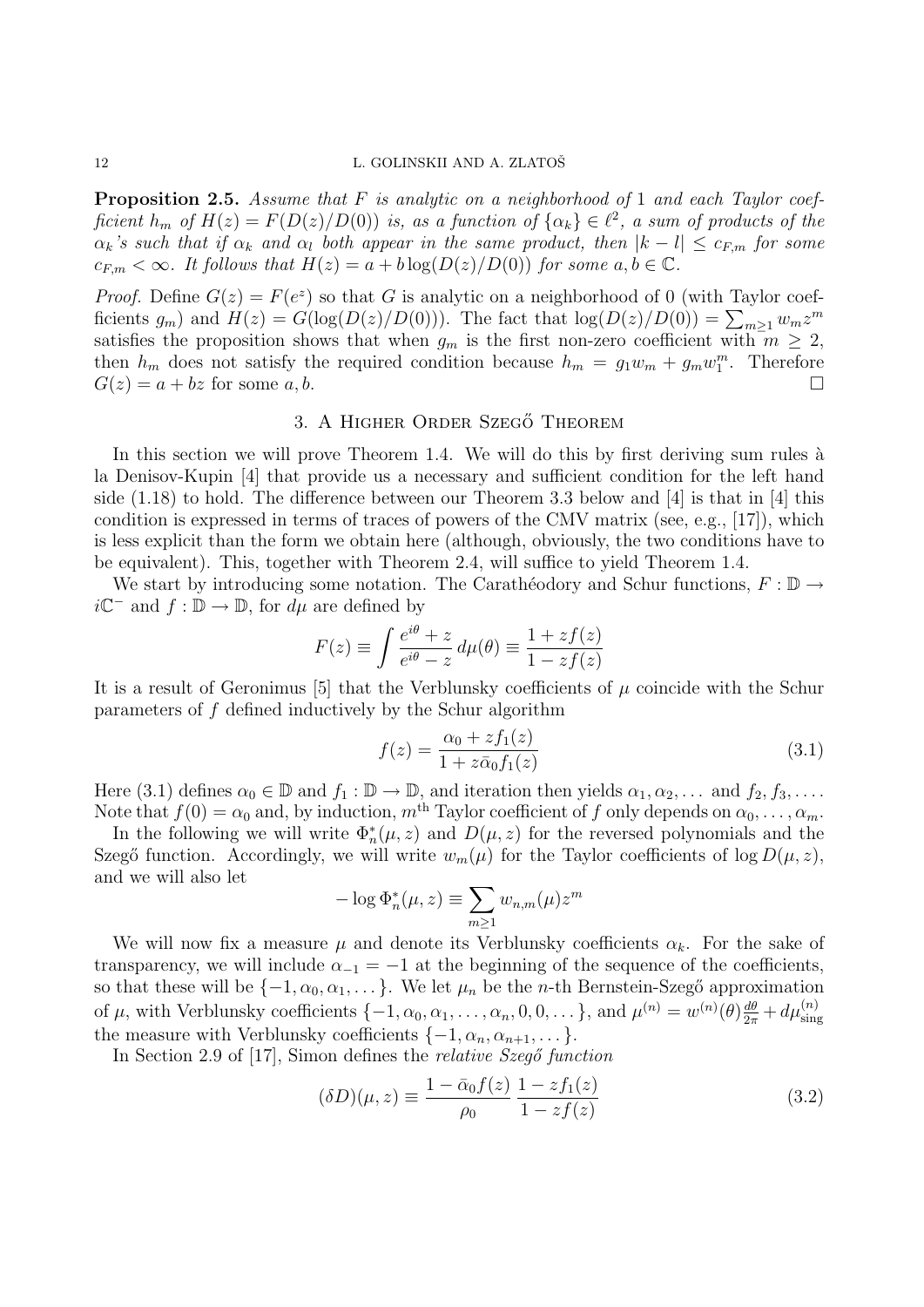with f, f<sub>1</sub> from (3.1). Its advantage is that, unlike D, it is defined for any  $\mu$ . If  $w(\theta)$  is positive almost everywhere, then so is  $w^{(1)}(\theta)$ , and

$$
\log \frac{w(\theta)}{w^{(1)}(\theta)} \in L^p[0, 2\pi), \quad p < \infty \tag{3.3}
$$

with

$$
(\delta D)(\mu, z) = \exp\left(\int \frac{e^{i\theta} + z}{e^{i\theta} - z} \log\left(\frac{w(\theta)}{w^{(1)}(\theta)}\right) \frac{d\theta}{4\pi}\right)
$$
(3.4)

(see Theorem 2.9.3 in [17]). Obviously, in the case  $\alpha_k \in \ell^2$  we have

$$
(\delta D)(\mu, z) = \frac{D(\mu, z)}{D(\mu^{(1)}, z)}
$$
\n(3.5)

which explains the name. We define the Fourier coefficients of  $\log(w(\theta)/w^{(1)}(\theta))$  to be  $\delta w_m(\mu)$ so that from  $(3.4)$  and  $(1.11)$  we obtain

$$
\log(\delta D)(\mu, z) = \frac{1}{2}\delta w_0(\mu) + \delta w_1(\mu)z + \delta w_2(\mu)z^2 + \dots \tag{3.6}
$$

In particular,

$$
\delta w_0(\mu) = 2 \log \rho_0 \tag{3.7}
$$

by (3.2) and 
$$
f(0) = \alpha_0
$$
, and  $\delta w_{-m}(\mu) = \overline{\delta w_m(\mu)}$ . In the case  $\alpha_k \in \ell^2$  we have by (3.5)

 $\delta w_m(\mu) = w_m(\mu) - w_m(\mu^{(1)})$  $(3.8)$ 

Finally, we define  $N(P)$  by (2.9),  $\beta(P)$  by (2.4), and let  $\beta^{(n)}(P)$  be defined as  $\beta(P)$ , but with  $\alpha_{-1}, \alpha_0, \ldots, \alpha_{n-2}$  replaced by zeros and  $\alpha_{n-1}$  replaced by  $-1$ . That is,  $\beta^{(n)}(P)$  equals  $\beta(P-n)$  for the measure  $\mu^{(n)}$ . For instance,  $\beta^{(2)}(\{(3,1),(1,1)\}) = \alpha_3 \bar{\alpha}_2(-1)\bar{0} = 0$ , which is  $\beta(\{(1,1),(-1,1)\})$  for the measure  $\mu^{(2)}$  with Verblunsky coefficients  $\{-1,\alpha_2,\alpha_3,\dots\}$ . In particular, (2.12) for the measure  $\mu^{(n)}$  and  $N(P - n) = N(P)$  imply

$$
w_m(\mu^{(n)}) = \sum_{P \in M_m^{\infty}} N(P)\beta^{(n)}(P)
$$
\n(3.9)

whenever  $\alpha_k \in \ell^2$ . Notice also that by Lemma 2.2,

$$
\beta^{(n)}(P) = \beta(P) \tag{3.10}
$$

when  $P \in M_m^{\infty}$  and  $\omega(P) \geq m + n$ . Since we have fixed the  $\alpha_k$ 's, it will be more transparent to use the notation  $\beta(P)$ ,  $\beta^{(n)}(P)$  rather than  $\beta(\mu, P)$ ,  $\beta(\mu^{(n)}, P - n)$ .

Next we show that Theorem 2.4 easily extends to  $D(\mu_n)$ ,  $\Phi_n^*(\mu)$ , and  $\delta D(\mu)$ .

**Lemma 3.1.** For  $m \geq 1$  and any  $\mu$  we have

$$
w_m(\mu_n) = \sum_{P \in M_m^n} N(P)\beta(P) = w_{n+1,m}(\mu)
$$
\n(3.11)

$$
\delta w_m(\mu) = \sum_{P \in M_m^{\infty}} N(P) \left[ \beta(P) - \beta^{(1)}(P) \right] \tag{3.12}
$$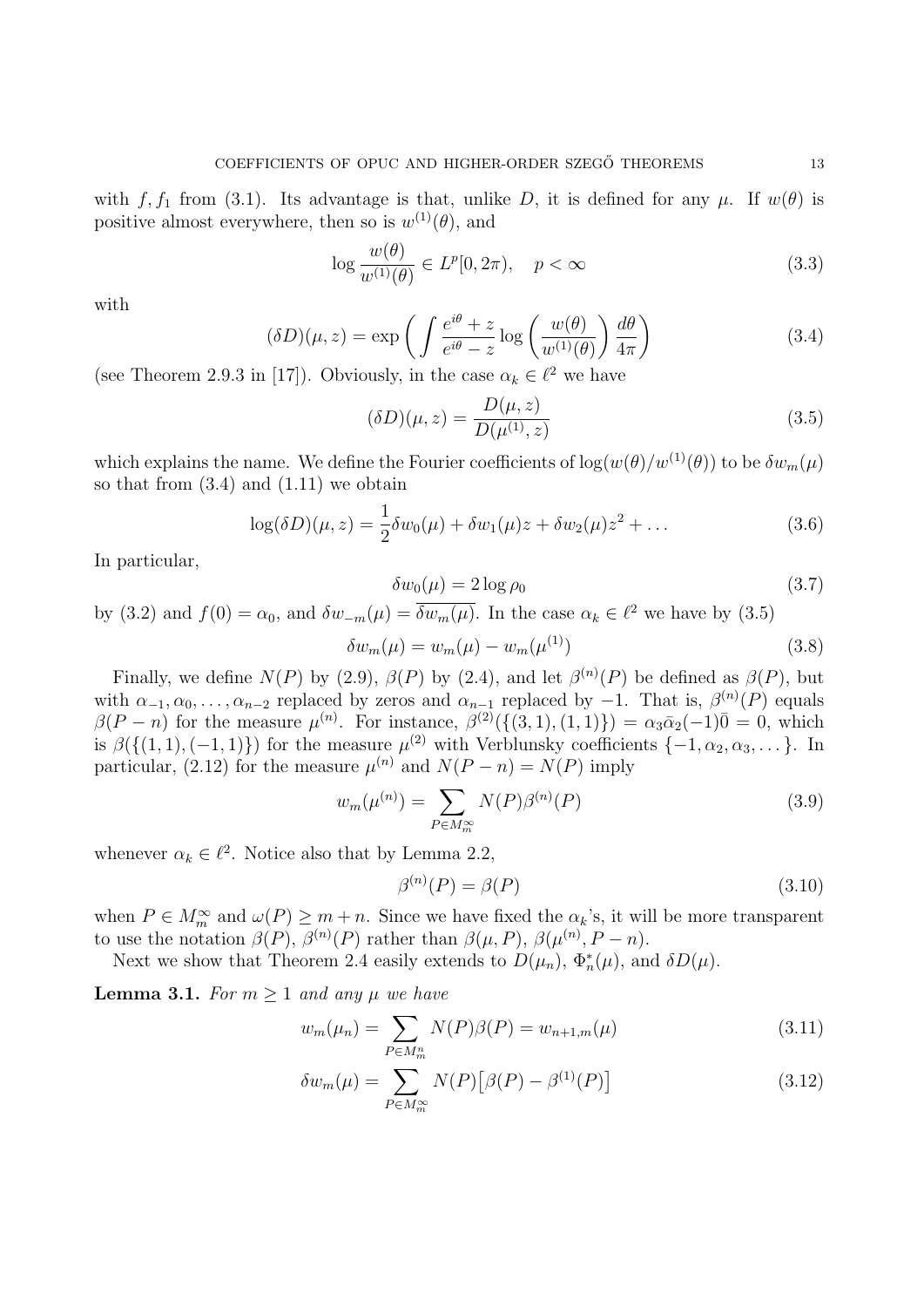*Proof.* The first equality in (3.11) is nothing but (2.12) for the measure  $\mu_n$  instead of  $\mu$ . Then  $(1.3)$ ,  $(1.5)$ , and  $(1.6)$  show that

$$
\log \Phi_{n+1}^*(\mu, z) = \log \Phi_{n+1}^*(\mu, z) = \sum_{k=0}^n \log \rho_k - \log D(\mu, z)
$$

since  $\Phi_{n+1}^*(\mu_n, z) = \|\Phi_{n+1}^*(\mu_n, z)\|_{L^2(d\mu)} D^{-1}(\mu_n, z)$ , and so  $w_{n+1,m}(\mu) = w_m(\mu_n)$  for  $m \ge 1$ .

By (3.2), the m-th Taylor coefficient of  $\delta D(\mu, z)$  (and so of log  $\delta D(\mu, z)$ , too) only depends on  $\alpha_0$ , the first m Taylor coefficients of f and first m – 1 of f<sub>1</sub>. That is,  $\delta w_m(\mu)$  is a function of  $\alpha_0, \ldots, \alpha_m$  only (see (1.3.48) in [17]). This means that for any  $n \geq m$  we have

$$
\delta w_m(\mu) = \delta w_m(\mu_n) = w_m(\mu_n) - w_m((\mu_n)^{(1)}) = \sum_{P \in M_m^n} N(P) [\beta(P) - \beta^{(1)}(P)]
$$

where the second equality is (3.8) for  $\mu_n$  and the third follows from (3.11) and (3.9). But the last sum equals the right hand side of (3.12) because (3.10) shows that  $\beta^{(1)}(P) = \beta(P)$ when  $P \in M_m^{\infty} \setminus M_m^n$  $\begin{array}{c}\nm\end{array}$ .

After this preparation we are ready to provide a characterization of sequences of Verblunsky coefficients corresponding to measures  $\mu$  for which log  $w(\theta)$  is integrable with respect to some polynomial weight  $|Q(e^{i\theta})|^2$ . We let  $Q(z) \equiv \prod_{m=0}^{N} q_m z^m$  and define  $p_m$  by

$$
|Q(z)|^2 = \sum_{m=-N}^{N} p_m z^m = p_0 + \sum_{m=1}^{N} 2 \operatorname{Re}(p_m z^m) \quad \text{for } |z| = 1
$$

(note that  $p_m = q_N \bar{q}_{N-m} + \cdots + q_m \bar{q}_0 = \bar{p}_{-m}$ ). With the convention  $\log 0 = -\infty$  we set

$$
Z_Q(\mu) \equiv \int |Q(e^{i\theta})|^2 \log w(\theta) \frac{d\theta}{4\pi}
$$
 (3.13)

which is defined for any  $\mu$  but can be  $-\infty$ . This is because with  $\log_{\pm} x \equiv \max{\{\pm \log x, 0\}},$ 

$$
\int |Q(e^{i\theta})|^2 \log_+ w(\theta) \frac{d\theta}{4\pi} \le ||Q||_{\infty}^2 \int w(\theta) \frac{d\theta}{4\pi} \le \frac{||Q||_{\infty}^2}{4\pi} \tag{3.14}
$$

but the integral of log<sub>−</sub>  $w(\theta)$  can be infinite, for instance, when  $w(\theta) = 0$  on a set of positive measure. It is more common to let  $Z_Q$  be the negative of (3.13), so that it is bounded from below rather than above, but our definition will be more convenient here. Note also that by (3.3) with  $p = 1$  subsequently applied to  $\mu^{(n)}$ ,  $n \geq 0$ , in place of  $\mu$ , we have either  $Z_Q(\mu^{(n)}) = -\infty$  for all  $n \geq 0$  or  $Z_Q(\mu^{(n)}) > -\infty$  for all  $n \geq 0$ .

Before determining the condition for  $Z_{\mathcal{Q}}(\mu) > -\infty$ , we prove the following step-by-step sum rule.

**Lemma 3.2.** For any  $\mu$ 

$$
Z_Q(\mu) = p_0 \log \rho_0 + \sum_{m=1}^N \text{Re} \left( \bar{p}_m \sum_{P \in M_m^{\infty}} N(P) \left[ \beta(P) - \beta^{(1)}(P) \right] \right) + Z_Q(\mu^{(1)}) \tag{3.15}
$$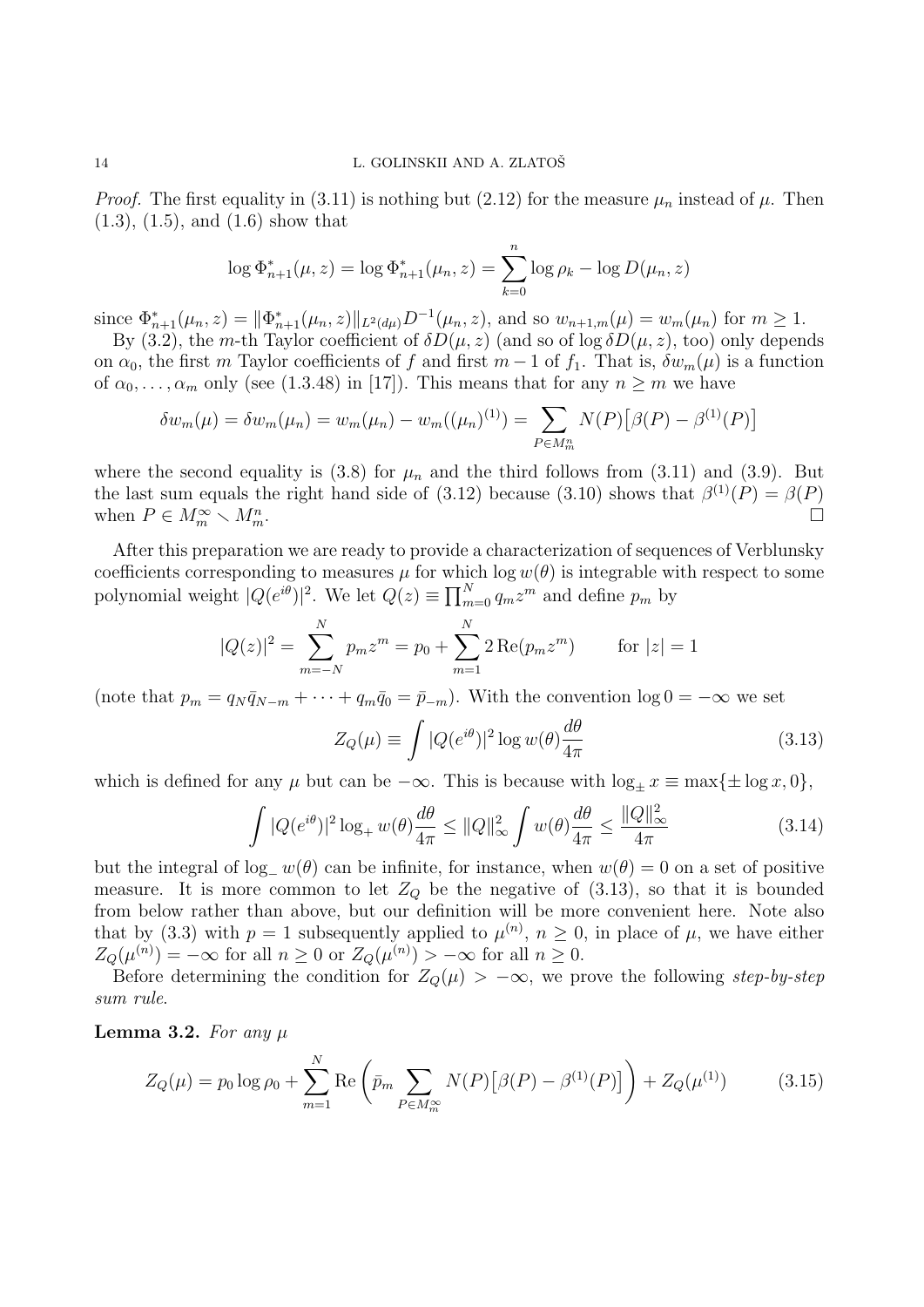Proof. The sum on the right hand side of  $(3.15)$  is always finite since it has only finitely many non-zero elements and so (3.15) holds if both  $Z_Q$  terms are  $-\infty$ . If both are finite, then (3.3) holds and so

$$
\int |Q(e^{i\theta})|^2 \log \left(\frac{w(\theta)}{w^{(1)}(\theta)}\right) \frac{d\theta}{4\pi} = \frac{1}{2} p_0 \delta w_0(\mu) + \sum_{m=1}^N \text{Re}(\bar{p}_m \delta w_m(\mu))
$$

together with  $(3.7)$  and  $(3.12)$  gives  $(3.15)$ .

**Theorem 3.3.** For any  $\mu$  and  $Q$ ,

$$
Z_Q(\mu) = \sum_{k=0}^{\infty} \text{Re}\left(p_0 \log \rho_k + \sum_{m=1}^{N} \bar{p}_m \sum_{P \in M_m^0} N(P)\beta(P+k)\right)
$$
(3.16)

*Remark.* This shows that  $Z_Q(\mu)$  is finite if and only if the above sum converges. *Proof.* Since  $(1.12)$  and  $(3.13)$  give

$$
Z_Q(\mu_n) = \frac{1}{2} p_0 w_0(\mu_n) + \sum_{m=1}^{N} \text{Re}(\bar{p}_m w_m(\mu_n))
$$
\n(3.17)

it follows from (1.13) and (3.11) that

$$
Z_Q(\mu_n) = \sum_{k=0}^n p_0 \log \rho_k + \sum_{m=1}^N \text{Re}\left(\bar{p}_m \sum_{P \in M_m^n} N(P)\beta(P)\right)
$$
(3.18)

Hence by (2.12) and  $N(P) = N(P - \omega(P))$ , the claim is equivalent to  $Z_Q(\mu)$  =  $\lim_{n\to\infty} Z_Q(\mu_n)$ .

It is well known that  $Z_Q$  is an entropy and therefore upper semi-continuous in  $\mu$  with respect to weak convergence of measures (see Section 2.3 in [17]). In particular, since  $\mu_n \rightharpoonup \mu$ , we obtain

$$
Z_Q(\mu) \ge \limsup_{n \to \infty} Z_Q(\mu_n)
$$
  

$$
Z_Q(\mu) < \liminf_{n \to \infty} Z_Q(\mu_n)
$$
 (3)

Thus we are left with proving

$$
Z_Q(\mu) \le \liminf_{n \to \infty} Z_Q(\mu_n) \tag{3.19}
$$

This is obviously true if  $Z_Q(\mu) = -\infty$ , so assume that  $Z_Q(\mu^{(n)}) > -\infty$  for all  $n \geq 0$ . Then  $w(\theta) > 0$  for a.e.  $\theta$  and by Rakhmanov's theorem,  $\alpha_n \to 0$  as  $n \to \infty$ .

The step-by-step sum rule (3.15) for  $\mu^{(n)}$  in place of  $\mu$  reads

$$
Z_Q(\mu^{(n)}) = p_0 \log \rho_n + \sum_{m=1}^N \text{Re} \left( \bar{p}_m \sum_{P \in M_m^{\infty}} N(P) \left[ \beta^{(n)}(P) - \beta^{(n+1)}(P) \right] \right) + Z_Q(\mu^{(n+1)})
$$

and therefore we can iterate it and cancel the terms in the telescoping sum to obtain

$$
Z_Q(\mu) = p_0 \sum_{k=0}^n \log \rho_k + \sum_{m=1}^N \text{Re} \left( \bar{p}_m \sum_{P \in M_m^{\infty}} N(P) \left[ \beta(P) - \beta^{(n+1)}(P) \right] \right) + Z_Q(\mu^{(n+1)})
$$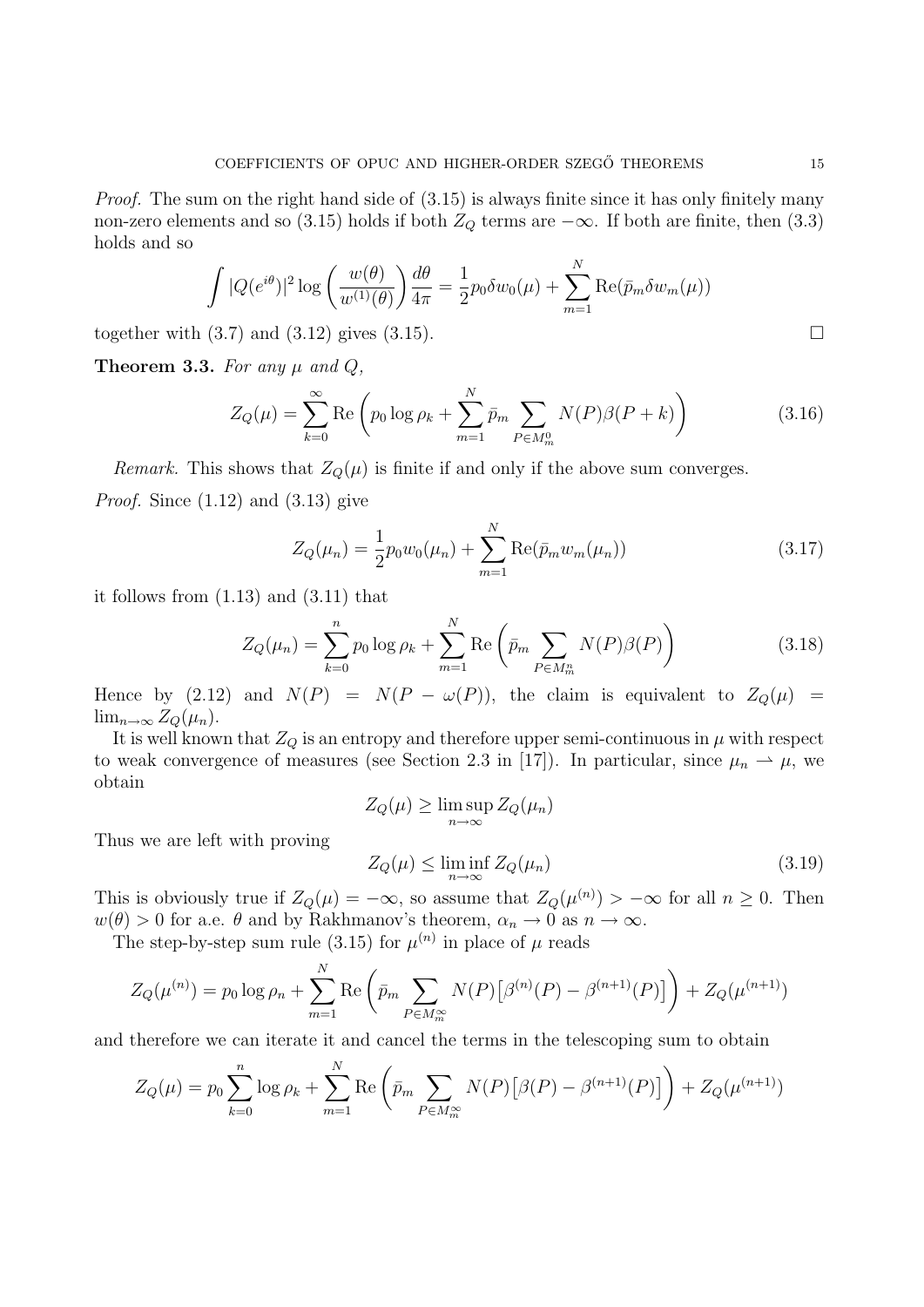Using  $\mu^{(n)} \rightharpoonup \frac{d\theta}{2\pi}$  (since  $\alpha_n \to 0$ ),  $Z_Q(\frac{d\theta}{2\pi})$  $\frac{d\theta}{2\pi}$  = 0, and upper semi-continuity of  $Z_Q$ , we obtain

$$
Z_Q(\mu) \le \liminf_{n \to \infty} \left[ p_0 \sum_{k=0}^n \log \rho_k + \sum_{m=1}^N \text{Re} \left( \bar{p}_m \sum_{P \in M_m^{\infty}} N(P) \left[ \beta(P) - \beta^{(n+1)}(P) \right] \right) \right]
$$

We claim that the quantity inside the lim inf differs by  $o(1)$  from (3.18) (in which case  $(3.19)$  holds and we are done). Indeed — the difference of these two is at most

$$
\sum_{m=1}^{N} |p_m| \left( \sum_{P \in M_m^{n+m} \sim M_m^n} |N(P)| |\beta(P) - \beta^{(n+1)}(P)| \right)
$$

by (3.10) and the fact that  $\beta^{(n+1)}(P) = 0$  when  $P \in M_m^n$ . This sum has a uniformly bounded number of terms for all n, both  $p_m$  and  $N(P)$  are also bounded by a constant not depending on  $n$  (only on  $N$  and  $Q$ ), and

$$
\lim_{n \to \infty} \sup_{P \in M_m^{n+m} \backslash M_m^n} \{ |\beta(P)| + |\beta^{(n+1)}(P)| \} = 0
$$

since  $\alpha_n \to 0$ .

We have thus expressed  $Z_{Q}(\mu)$  as an infinite sum in terms of the Verblunsky coefficients of  $\mu$ . We can now apply Theorem 1.2 to prove Theorem 1.4.

*Proof of Theorem 1.4.* The right hand side of (1.18) is equivalent to  $Z_Q(\mu) > -\infty$ . By Theorem 3.3, this happens precisely when  $\lim_{n\to\infty}$  (3.17) > -∞. But

$$
\frac{1}{2}p_0w_0(\mu_n) = p_0 \sum_{k=0}^n \log \rho_k = -\frac{1}{2}p_0 \sum_{k=0}^n (|\alpha_k|^2 + O(|\alpha_k|^4))
$$

and by Theorem 1.2 applied to  $\mu_n$ , the sum in (3.17) is equal to

$$
\sum_{m=1}^{N} \text{Re}\left(\bar{p}_{m}\left(R_{m}(\mu_{n}) - \sum_{k \leq n-m} \alpha_{k+m} \bar{\alpha}_{k}\right)\right)
$$

The estimate (1.15) and the hypothesis show that  $R_m(\mu_n)$  and  $\sum_{k=0}^n O(|\alpha_k|^4)$  are uniformly bounded in n, so it only remains to show that  $\{\overline{Q}(S)\alpha\}_k \in \ell^2$  is equivalent to

$$
-\left[\frac{1}{2}p_0\sum_{k\leq n}|\alpha_k|^2+\sum_{m=1}^N\text{Re}\left(\bar{p}_m\sum_{k\leq n-m}\alpha_{k+m}\bar{\alpha}_k\right)\right]
$$
(3.20)

being uniformly bounded in  $n$ . We write

$$
\sum_{k \le n} |\{\bar{Q}(S)\alpha\}_k|^2 = \sum_{k \le n} |\bar{q}_N \alpha_{k+N} + \dots + \bar{q}_0 \alpha_k|^2
$$
  
=  $(|q_N|^2 + \dots + |q_0|^2) \sum_{k \le n} |\alpha_k|^2 + \sum_{m=1}^N 2 \text{Re}\left((\bar{q}_N q_{N-m} + \dots + \bar{q}_m q_0) \sum_{k \le n} \alpha_{k+m} \bar{\alpha}_k\right) + O(1)$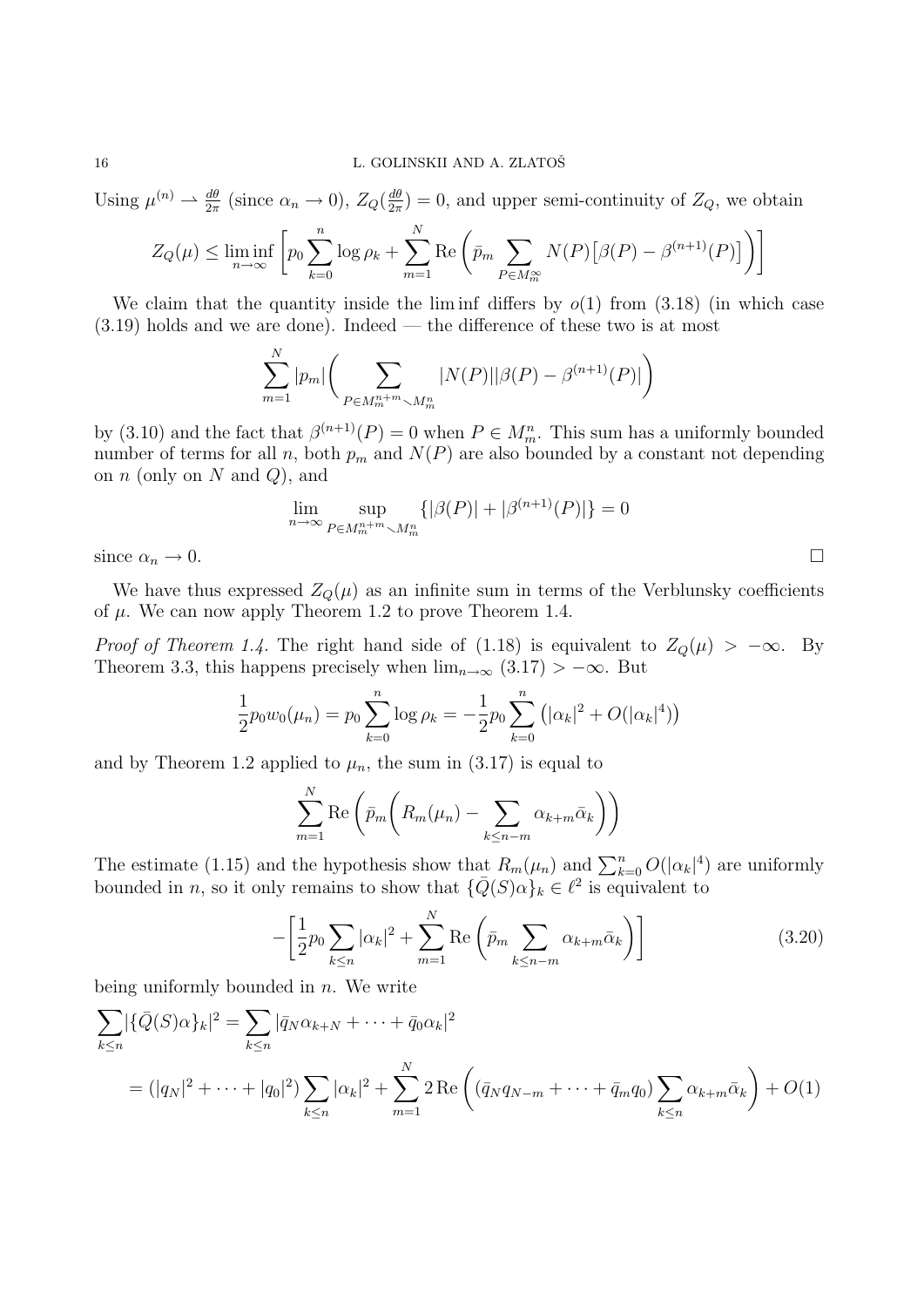$$
= p_0 \sum_{k \le n} |\alpha_k|^2 + \sum_{m=1}^N 2 \operatorname{Re} \left( \bar{p}_m \sum_{k \le n-m} \alpha_{k+m} \bar{\alpha}_k \right) + O(1)
$$

In the second equality the remainder  $O(1)$  is bounded by a constant independent of n because it is a sum of a bounded number of terms involving only  $\alpha_k$  with  $k \leq N$  or  $|k - n| \leq N$ . And the last equality holds because  $p_m = q_N \bar{q}_{N-m} + \cdots + q_m \bar{q}_0$  and  $\sum_{k=n-m+1}^{n} \alpha_{k+m} \bar{\alpha}_k$  is uniformly bounded in n and so  $O(1)$ . Hence  $\{\overline{Q}(S)\alpha\}_k \in \ell^2$  if and only if  $(3.20)$  is uniformly bounded in *n*.

Recall that in the proof of Theorem 3.3 we have showed  $Z_Q(\mu) = \lim_{n \to \infty} Z_Q(\mu_n)$ . Here is a generalization of this fact.

**Proposition 3.4.** If  $f = gQ$  with  $g \in C(\partial \mathbb{D})$  a positive function and Q a polynomial, then for any  $\mu$ ,

$$
Z_f(\mu) = \lim_{n \to \infty} Z_f(\mu_n) \tag{3.21}
$$

*Proof.* We again have  $Z_f(\mu) \geq \limsup_n Z_f(\mu_n)$  because  $Z_f$  is upper semi-continuous as well [17]. Let  $g_{\varepsilon}$  be a polynomial such that  $g^2 \leq |g_{\varepsilon}|^2 \leq g^2 + \varepsilon$  on  $\partial \mathbb{D}$ . Such a polynomial exists because the functions  $h(z) = \sum_{k=-K}^{K} c_k z^k$  are dense in  $C(\partial \mathbb{D})$  (by the complex Stone-Weierstrass theorem) and the polynomial  $z^K h(z)$  satisfies  $|z^K h(z)| = |h(z)|$  for  $|z| = 1$ . Then  $\lim_{\varepsilon\to 0} Z_{q_{\varepsilon}Q}(\mu) = Z_f(\mu)$  because g is bounded away from 0, and

$$
Z_f(\mu_n) \geq Z_{g_{\varepsilon}Q}(\mu_n) - \frac{\varepsilon}{4\pi} ||Q||_{\infty}^2
$$

by (3.14). Since  $g_{\varepsilon}Q$  is a polynomial, the proof of Theorem 3.3 shows  $\lim_{n} Z_{g_{\varepsilon}Q}(\mu_n) =$  $Z_{g_{\varepsilon}Q}(\mu)$ , and we obtain  $\liminf_{n} Z_f(\mu_n) \geq Z_f(\mu)$  by taking  $\varepsilon \to 0$ .

It is an interesting open question whether this result holds for any  $f$ , not just such that vanish at only finitely many points of ∂D and to an even degree.

### 4. Relative Ratio Asymptotics

In this section we provide another application of our methods. We prove Theorem 1.5 and give a simple proof of a deep result, in part due to Khrushchev [8] and in part to Barrios and López [1], on ratio asymptotics  $\Phi_{n+1}^*/\Phi_n^*$  as  $n \to \infty$  of the reversed polynomials (see also [18, Section 9.5]). We also give a generalization of this result.

Proof of Theorem 1.5. Let us define

$$
\Omega_n(\mu,\nu) \equiv \frac{\Phi_{n+1}^*(\mu)/\Phi_n^*(\mu)}{\Phi_{n+1}^*(\nu)/\Phi_n^*(\nu)}, \qquad \log \Omega_n(\mu,\nu) \equiv \sum_{m \ge 1} \omega_{n,m}(\mu,\nu) z^m
$$

(recall that  $\Phi_n^*(0) = 1$ ). It follows from  $|\Phi_n(z)| \leq |\Phi_n^*(z)|$  for  $z \in \mathbb{D}$  (see (1.7.1) in [17]) and from

$$
\frac{\Phi_{n+1}^*}{\Phi_n^*} = 1 - \alpha_n z \frac{\Phi_n}{\Phi_n^*}
$$
\n(4.1)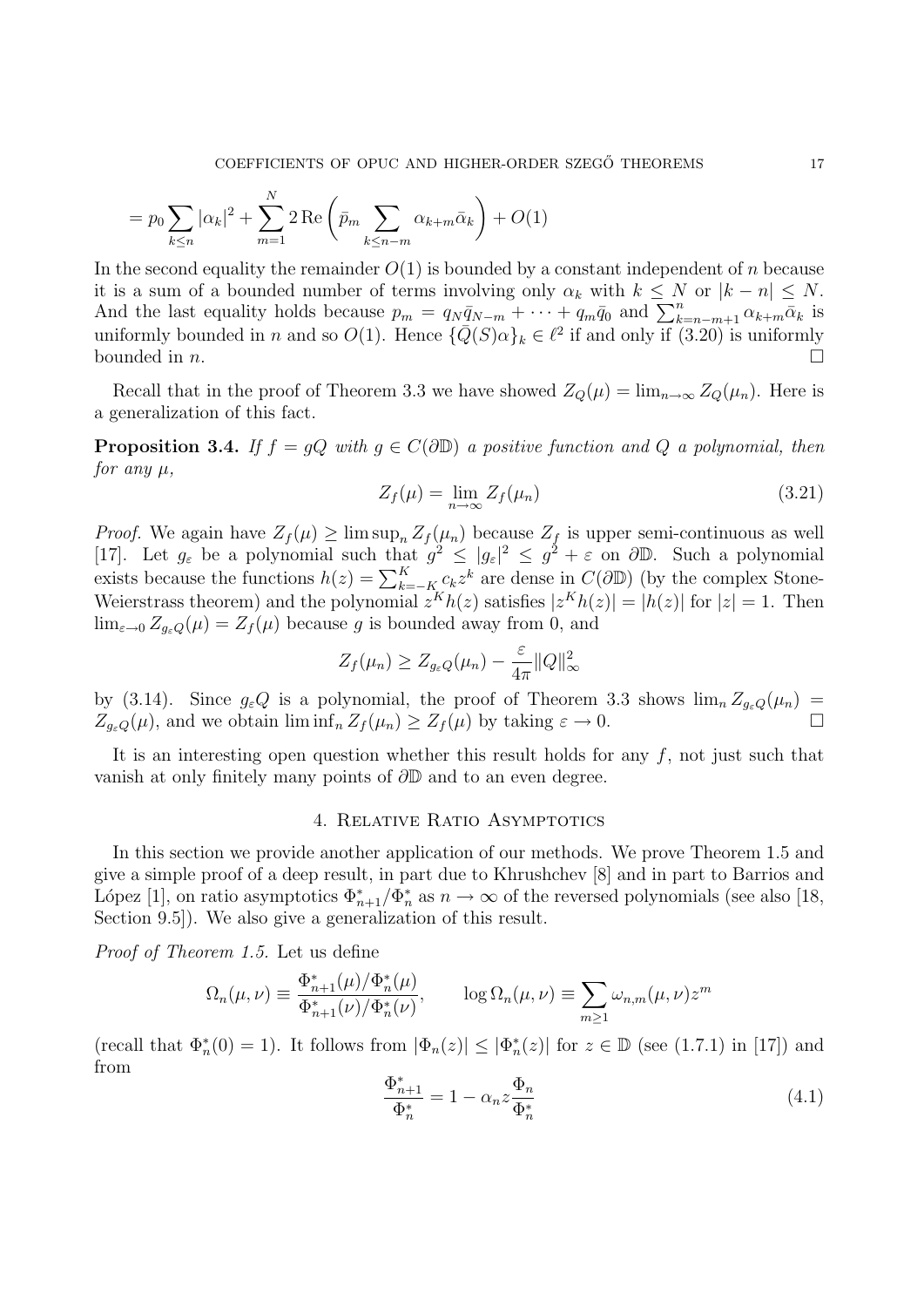### 18 L. GOLINSKII AND A. ZLATOŠ

(see (1.3)) that the ratio  $\Phi_{n+1}^*/\Phi_n^*$  is bounded away from 0 and  $\infty$  on any compact  $K \subset \mathbb{D}$ . Hence (1.19) is equivalent to  $\Omega_n(\mu,\nu) \to 1$  as  $n \to \infty$  uniformly on compact subsets of  $\mathbb{D}$ , which in turn is equivalent to  $\omega_{n,m} \to 0$  as  $n \to \infty$  for each  $m \geq 1$ .

Now

$$
\log \Omega_n(\mu, \nu) = \log \Phi_{n+1}^*(\mu) - \log \Phi_n^*(\mu) - \log \Phi_{n+1}^*(\nu) + \log \Phi_n^*(\nu)
$$

and so by (3.11) and (2.11)

$$
\omega_{n,m}(\mu,\nu) = \sum_{P \in M_m^0} N(P) \big(\beta(\nu,P+n) - \beta(\mu,P+n)\big) \tag{4.2}
$$

for  $m \ge 1$ . If (1.20) holds, then obviously  $\beta(\nu, P + n) - \beta(\mu, P + n) \to 0$  for each  $P \in M_m^0$ , that is,  $\omega_{n,m}(\mu,\nu) \to 0$  as  $n \to \infty$ .

Assume now that  $\omega_{n,m}(\mu,\nu) \to 0$  as  $n \to \infty$ . When  $m = 1$ , then  $M_m^0 = \{\{(0,1)\}\}\$ and (4.2) equals just  $\alpha_n(\mu)\bar{\alpha}_{n-1}(\mu) - \alpha_n(\nu)\bar{\alpha}_{n-1}(\nu)$ . Hence (1.20) holds for  $\ell = 1$ . We proceed by induction, so assume (1.20) holds for  $\ell = 1, ..., m - 1$ . If  $P \in M_m^0$  and  $|P| \geq 2$ , then by the induction hypothesis  $\beta(\nu, P + n) - \beta(\mu, P + n) \to 0$  (because max $\{a_l | (k_l, a_l) \in P\} \leq m - 1$ ). Since (4.2) converges to 0 and the only element of  $M_m^0$  with  $|P| = 1$  is  $P = \{(0, m)\}\$  (in which case  $N(P) = -1$ ), it follows that  $\beta(\nu, \{(n, m)\}) - \beta(\mu, \{(n, m)\}) \to 0$  as well. But this is  $(1.20)$  for  $\ell = m$ .

For any  $a \in [0,1]$  we define

$$
G_a(z) \equiv \frac{1}{2} \left( 1 + z + \sqrt{(1 - z)^2 + 4a^2 z} \right)
$$

with the usual branch of the square root (in particular,  $G_0 \equiv 1$ ). We then have

**Theorem 4.1** ([8] and [1]). Let  $\mu$  be a non-trivial probability measure on  $\partial \mathbb{D}$ . Then

$$
\Omega_n(\mu) \equiv \frac{\Phi_{n+1}^*}{\Phi_n^*} \tag{4.3}
$$

converges uniformly on compact subsets of  $\mathbb D$  as  $n \to \infty$  if and only if for each  $\ell \geq 1$  there is  $c_{\ell} \in \overline{\mathbb{D}}$  such that

$$
\lim_{n \to \infty} \alpha_n \bar{\alpha}_{n-\ell} = c_{\ell} \tag{4.4}
$$

Moreover, if (4.4) holds for all  $\ell \geq 1$ , then  $c_{\ell} = a^2 \lambda^{\ell}$  for some  $a \in [0, 1]$  and  $|\lambda| = 1$  and

$$
\lim_{n \to \infty} \Omega_n(\mu; z) = G_a(\lambda z)
$$

Remark. In particular,  $\lim_{n} \Omega_n(\mu) = 1$  precisely when all  $c_{\ell} = 0$ . In this case (4.4) is called Máté-Nevai condition. Accordingly, one might call  $(1.20)$  relative Máté-Nevai condition.

*Proof.* Equivalence of the convergence of  $(4.3)$  and  $(4.4)$  is proved in the same way as Theorem 1.5. The only difference is that now with

$$
\log \Omega_n(\mu) \equiv \sum_{m \ge 1} \omega_{n,m}(\mu) z^m
$$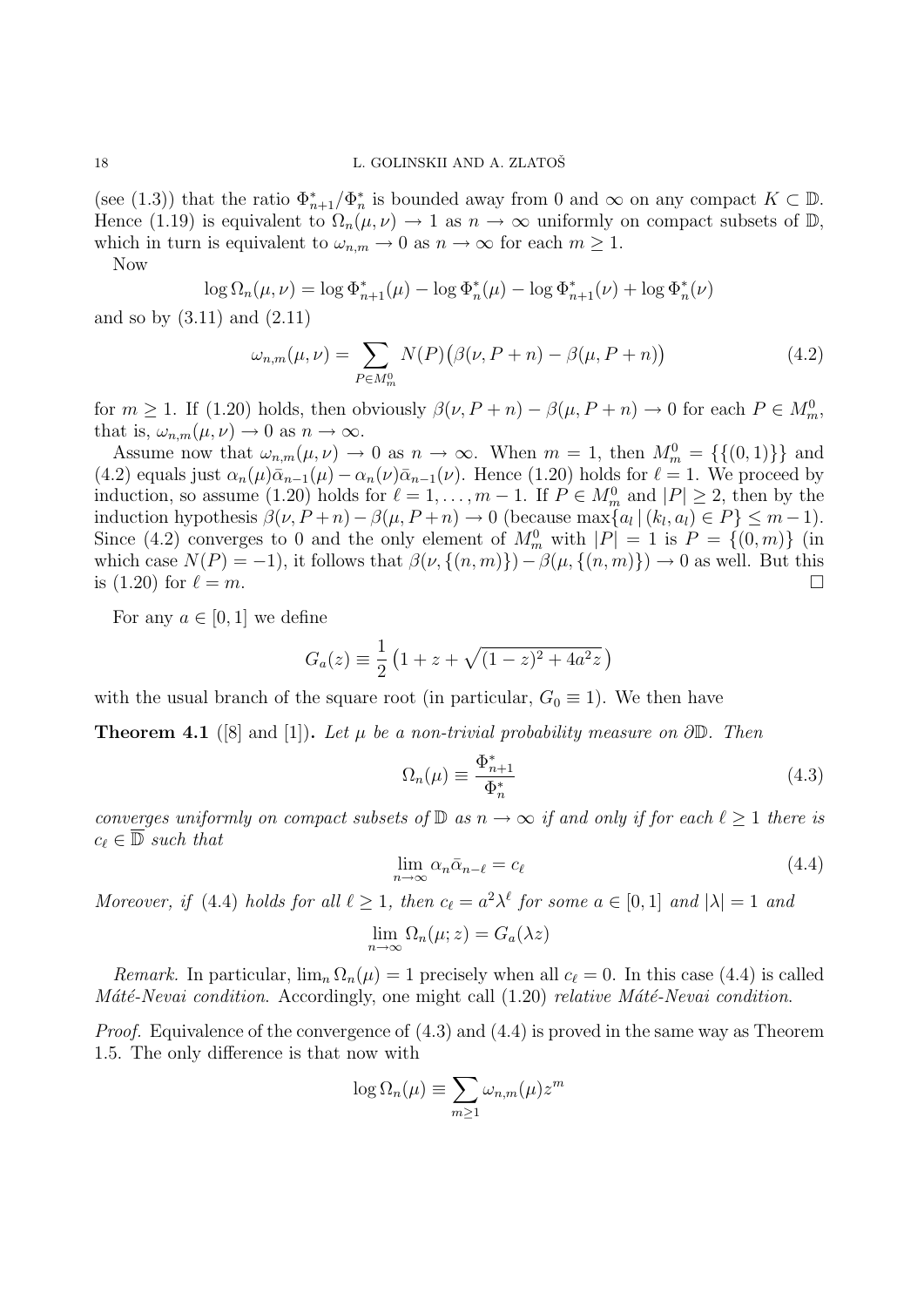$(4.2)$  reads

$$
\omega_{n,m}(\mu) = -\sum_{P \in M_m^0} N(P)\beta(\mu, P + n) \tag{4.5}
$$

and " $\beta(\nu, P + n) - \beta(\mu, P + n) \rightarrow 0$ " and " $\omega_{n,m}(\mu, \nu) \rightarrow 0$ " are replaced by " $\beta(\mu, P + n)$ " n) converges" and " $\omega_{n,m}(\mu)$  converges", respectively, in the argument (we actually have  $\beta(\mu, P + n) \to c_{a_1} \dots c_{a_i}$  when  $P = \{(k_1, a_1), \dots, (k_i, a_i)\}\)$ . Note that the proof also shows that  $\lim_{n} \Omega_n(\mu) = 1 \equiv G_0$  precisely when all  $c_{\ell} = 0$  (and so  $a = 0$ ).

Hence assume (4.4) holds with not all  $c_{\ell} = 0$ . It is obvious that if  $c_1 = 0$ , then the existence of the limit  $c_{\ell}$  implies  $c_{\ell} = 0$  for all  $\ell$ . Thus we must have  $c_1 = a^2 \lambda$  for some  $a \in (0, 1]$  and  $|\lambda| = 1$ . In particular,  $\liminf_{n} |\alpha_n| > 0$ . But then  $|\alpha_{n+3}| |\alpha_{n+2}| - |\alpha_{n+1}| |\alpha_n| \to 0$  and  $|\alpha_{n+3}||\alpha_{n+1}| - |\alpha_{n+2}||\alpha_n| \to 0$  (both by (4.4)) give  $|\alpha_{n+2}| - |\alpha_{n+1}| \to 0$ , which together with  $|\alpha_{n+2}||\alpha_{n+1}| \to a^2$  gives  $|\alpha_n| \to a$ . This and (4.4) imply  $\alpha_{n+1}\alpha_n^{-1} \to \lambda$ , and then  $\alpha_n\alpha_{n-\ell}^{-1} \to \lambda^{\ell}$ so that  $c_{\ell} = a^2 \lambda^{\ell}$  for all  $\ell$ .

It remains to prove that in the case  $a \neq 0$  the limit  $G(z)$  of (4.3) is  $G_a(\lambda z)$ . Let  $\nu$  be the measure with Verblunsky coefficients  $\alpha_n(\nu) \equiv a\lambda^n$  if  $0 < a < 1$  and  $\alpha_n(\nu) \equiv a_n\lambda^n$  with  $a_n \uparrow 1$ if  $a = 1$ . Then Theorem 1.5 applies and so the limit function of  $\Phi_{n+1}^*(\nu)/\Phi_n^*(\nu)$  is also  $G(z)$ . By (4.1) we know that the limit  $H(z)$  of  $\alpha_n(\nu)\Phi_n(\nu)/\Phi_n^*(\nu)$  also must exist and

$$
G = 1 - zH \tag{4.6}
$$

From (1.2) we have

$$
\lambda z \alpha_n(\nu) \frac{\Phi_n(\nu)}{\Phi_n^*(\nu)} = \lambda \alpha_n(\nu) \frac{\Phi_{n+1}(\nu)}{\Phi_n^*(\nu)} + a^2 \lambda = \alpha_{n+1}(\nu) \frac{\Phi_{n+1}(\nu)}{\Phi_{n+1}^*(\nu)} \frac{\Phi_{n+1}^*(\nu)}{\Phi_n^*(\nu)} + a^2 \lambda
$$

Therefore  $\lambda zH = HG + a^2 \lambda$ . We substitute  $H(G - \lambda z) = -a^2 \lambda$  into (4.6) multiplied by  $G - \lambda z$ to obtain  $G^2 - (1 + \lambda z)G + (1 - a^2)\lambda z = 0$ . Using  $G(0) = 1$ , it follows that  $G(z) = G_a(\lambda z)$ .  $\Box$ 

We conclude with using  $(4.5)$  to obtain the following generalization of Theorem 4.1.

**Theorem 4.2.** Let  $\mu$  be a non-trivial probability measure on  $\partial \mathbb{D}$ , let  $\{j_n\}$  be an increasing sequence of integers and  $k' \in \mathbb{Z} \cup \{\infty\}$ . Then  $\Omega_{k+j_n}(\mu)$  from (4.3) converges for any  $k < k'$ uniformly on compact subsets of  $\mathbb D$  as  $n \to \infty$  if and only if for each  $\ell \geq 1$  and  $k < k'$  there is  $c_{k,\ell} \in \overline{\mathbb{D}}$  such that

$$
\lim_{n \to \infty} \alpha_{k+j_n} \bar{\alpha}_{k+j_n-\ell} = c_{k,\ell} \tag{4.7}
$$

Remark. For the special case  $j_n = np$  with  $p \ge 1$  see [18, Theorem 9.5.10].

Proof. We again follow the lines of the two previous proofs. In one direction we have that the existence of all the  $c_{k,\ell}$  with  $k < k'$  gives the convergence of  $\beta(\mu, P + k + j_n)$  for any  $P \in \bigcup_m M_m^0$  and  $k < k'$  as  $n \to \infty$  (note that if  $(k_l, a_l) \in P \in M_m^0$ , then  $k_l \leq 0$ ). This in turn gives the convergence of  $\omega_{k+j_n,m}(\mu)$  for any  $k < k'$  and m by (4.5), and thus that of  $\Omega_{k+j_n}(\mu)$  for  $k < k'$ .

In the opposite direction, the reverse of this argument and induction on  $\ell$  as in the proof of Theorem 1.5 shows that the convergence of  $\Omega_{k+j_n}(\mu)$  for any  $k < k'$  implies (4.7). This again uses the fact that if  $(k_l, a_l) \in P \in M_m^0$ , then  $k_l \leq 0$ .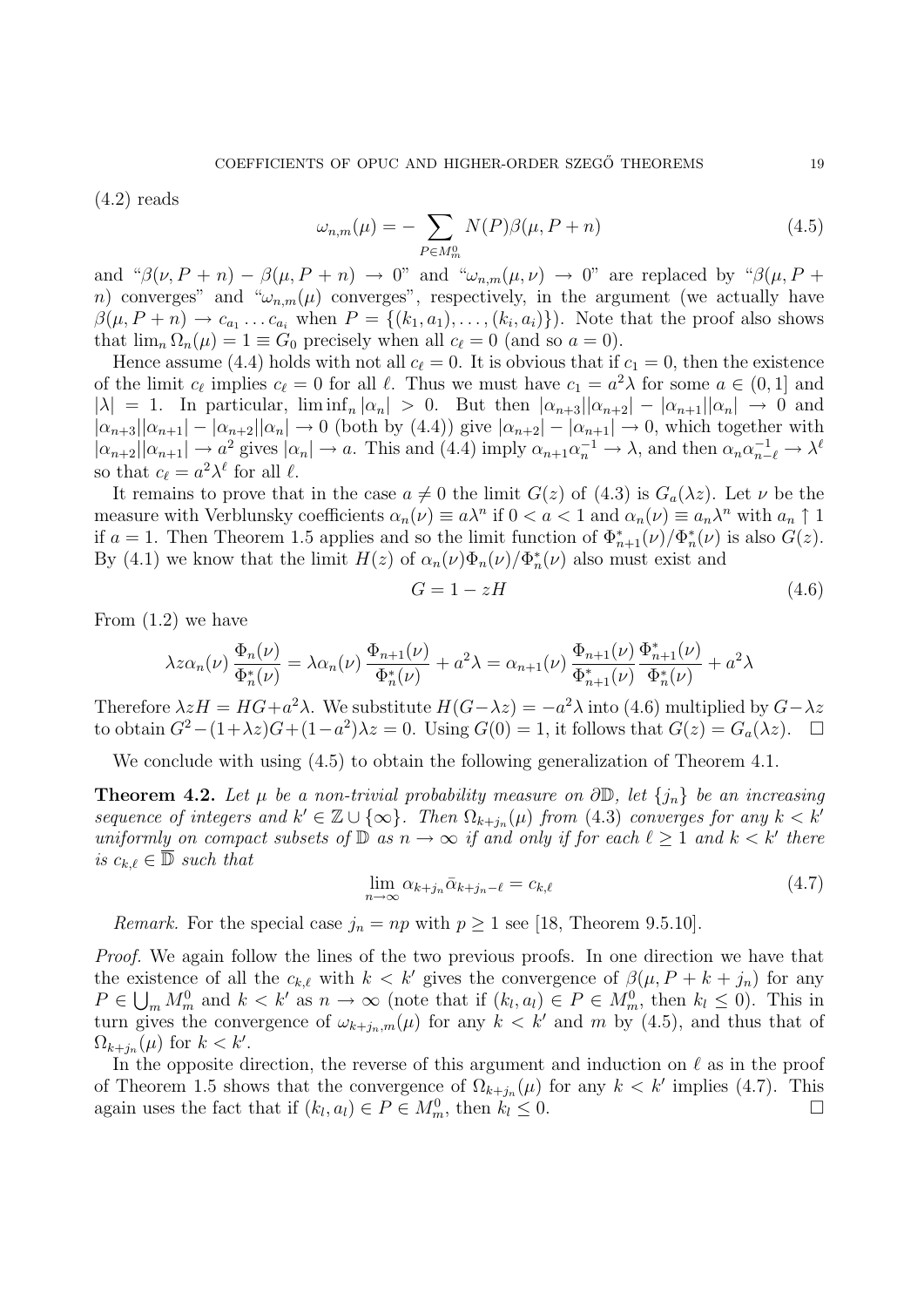### 20 L. GOLINSKII AND A. ZLATOŠ

#### **REFERENCES**

- [1] D. Barrios Rolania and G. López Lagomasino, Ratio asymptotics for polynomials orthogonal on arcs of the unit circle, Constr. Approx.  $15$  (1999), 1–31.
- $[2]$  P.A. Deift and R. Killip, On the absolutely continuous spectrum of one-dimensional Schrödinger operators with square summable potentials, Comm. Math. Phys. 203 (1999), 341–347.
- [3] S.A. Denisov, On the coexistence of absolutely continuous and singular continuous components of the spectral measure for some Sturm-Liouville operators with square summable potential, J. Differential Equations 191 (2003), 90–104.
- [4] S.A. Denisov and S. Kupin, Asymptotics of the orthogonal polynomials for the Szegő class with a polynomial weight, to appear in J. Approx. Theory.
- [5] Ya. L. Geronimus, On polynomials orthogonal on the circle, on trigonometric moment problem, and on allied Carathéodory and Schur functions, Mat. Sb. 15 (1944), 99–130. [Russian]
- [6] Ya. L. Geronimus, Orthogonal Polynomials: Estimates, Asymptotic Formulas, and Series of Polynomials Orthogonal on the Unit Circle and on an Interval, Consultants Bureau, New York, 1961.
- [7] J Kauck´y, Kombinatorick´e Identity, Veda, Bratislava, 1975. [Czech]
- [8] S.V. Khrushchev, Classification theorems for general orthogonal polynomials on the unit circle, J. Approx. Theory 116 (2002), 268–342.
- [9] R. Killip and B. Simon, Sum rules for Jacobi matrices and their applications to spectral theory, Ann. of Math. (2) 158 (2003), 253–321.
- [10] S. Kupin, On sum rules of special form for Jacobi matrices, C. R. Math. Acad. Sci. Paris 336 (2003), 611–614.
- [11] S. Kupin , On a spectral property of Jacobi matrices, Proc. Amer. Math. Soc. 132 (2004), 1377–1383.
- [12] A. Laptev, S. Naboko, and O. Safronov, On new relations between spectral properties of Jacobi matrices and their coefficients, Comm. Math. Phys. 241 (2003), 91–110.
- [13] M. Lerch, Z počtu integrálního, Rozpravy České akad. věd a umění. Řada mat.-fys.  $9$  (1893). [Czech]
- [14] F. Nazarov, F. Peherstorfer, A. Volberg, and P. Yuditskii, On generalized sum rules for Jacobi matrices, Int. Math. Res. Not. 2005, 155–186.
- [15] E.A. Rakhmanov, The asymptotic behavior of the ratio of orthogonal polynomials II, Mat. Sb. 118 (1982), 104–117.
- [16] B. Simon, A canonical factorization for meromorphic Herglotz functions on the unit disk and sum rules for Jacobi matrices, J. Funct. Anal. 214 (2004), 396–409.
- [17] B. Simon, Orthogonal Polynomials on the Unit Circle, Part. 1: Classical Theory, AMS Colloquium Publications, Vol. 54.1, American Mathematical Society, Providence, RI, 2005.
- [18] B. Simon, Orthogonal Polynomials on the Unit Circle, Part. 2: Spectral Theory, AMS Colloquium Publications, Vol. 54.2, American Mathematical Society, Providence, RI, 2005.
- [19] B. Simon and A. Zlatoš, Sum rules and the Szegő condition for orthogonal polynomials on the real line, Comm. Math. Phys. 242 (2003), 393–423.
- [20] B. Simon and A. Zlatoš, *Higher order Szegő theorems with two singular points*, J. Approx. Theory. 134 (2005), 114–129.
- [21] G. Szegő, *Orthogonal Polynomials*, Amer. Math. Soc. Colloq. Publ., Vol. 23, American Mathematical Society, Providence, R.I., 1939; 3rd edition, 1967.
- [22] S. Verblunsky, On positive harmonic functions (second paper), Proc. London Math. Soc. (2) 40 (1936), 290–320.
- [23] A. Zlatoš, Sum rules for Jacobi matrices and divergent Lieb-Thirring sums, J. Funct. Anal. 225 (2005), 371–382.
- [24] A. Zlatoš, The Szegő condition for Coulomb Jacobi matrices, J. Approx. Theory 121 (2003), 119–142.